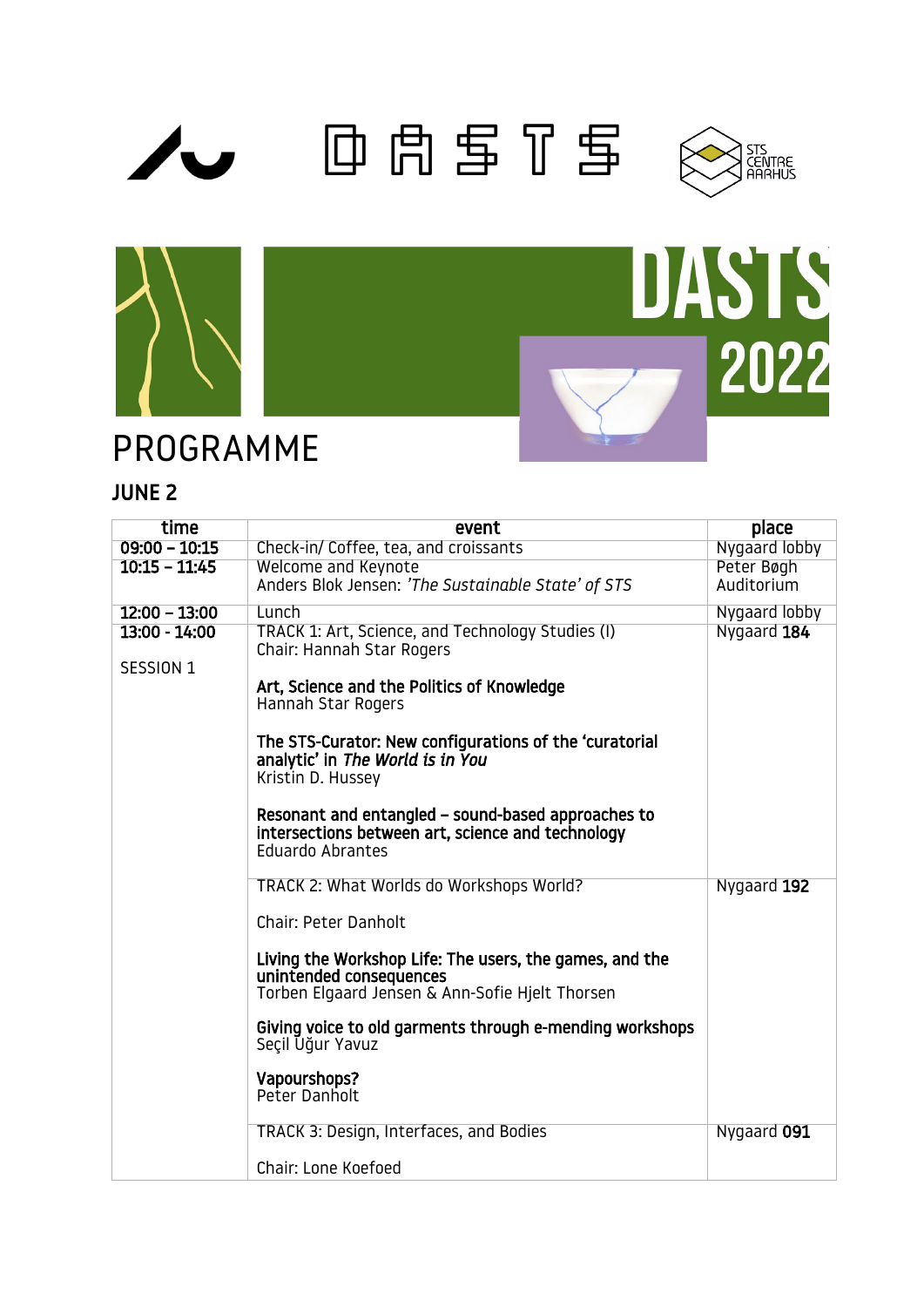|                              | Staging Difference: Scripts, Experiments, and Artificial<br>Sociality in Japanese Robotics Laboratories<br>Frederik M. Vejlin<br>How to get divorced online: Rethinking public sector user<br>interfaces with rites of passage theory<br>Anine Hansen & Lone Koefoed Hansen<br>Reparatory Design, sustainable ecologies of embodied<br>practices, vulnerable knowledge, and resilient<br>methodologies.<br>Luis Guerra                                                                                                 |                            |
|------------------------------|------------------------------------------------------------------------------------------------------------------------------------------------------------------------------------------------------------------------------------------------------------------------------------------------------------------------------------------------------------------------------------------------------------------------------------------------------------------------------------------------------------------------|----------------------------|
|                              | TRACK 4: Science: Attitudes, Doubt, and Bias<br>Chair: Pablo Velasco<br>Ungendered writing: Language patterns are unlikely to<br>account for gender differences in funding rates in the<br>natural and technical sciences<br>Serge P.J.M. Horbach, Maxime Sainte-Marie & Jesper W.<br>Schneider<br>Loving life? Loving science? Life satisfaction predicts public<br>attitudes towards science<br>Simon Fuglsang<br>The Benefit of the Doubt: Rethinking critique in/of<br>scientific knowledge<br>Marie Larsen Ryberg | Wiener 030                 |
|                              |                                                                                                                                                                                                                                                                                                                                                                                                                                                                                                                        |                            |
| $14:30 - 15:30$              | <b>General Assembly DASTS</b>                                                                                                                                                                                                                                                                                                                                                                                                                                                                                          | Peter Bøgh<br>Auditorium   |
| $15:30 - 16:00$              | AnTech book reception:<br>The Palgrave Handbook of the Anthropology of Technology                                                                                                                                                                                                                                                                                                                                                                                                                                      | Nygaard lobby              |
| $16:00 - 17:30$<br>SESSION 2 | TRACK 5: Art, Science, and Technology Studies (II)<br>Chair: Adam Bencard<br>The World is in You - blending art, science and history to<br>explore how environments shape bodies<br>Adam Bencard<br>Failed communication as a creative resource in art-science-<br><b>STS collaborations</b><br>Louise Whiteley<br>Udredning-Udtrykt / Expressing 'undergoing diagnosis'<br>Christopher Gad<br>TRACK 6: Productive Breakages: Repair and Renewal of                                                                    | Nygaard 184<br>Nygaard 192 |
|                              | Algorithmic Systems<br>Chair: Minna Ruckenstein & Dorthe Brogaard Kristensen<br>Uncomfortable knowledge and clumsy solutions: Productive<br>breakdowns in everyday cybersecurity practices                                                                                                                                                                                                                                                                                                                             |                            |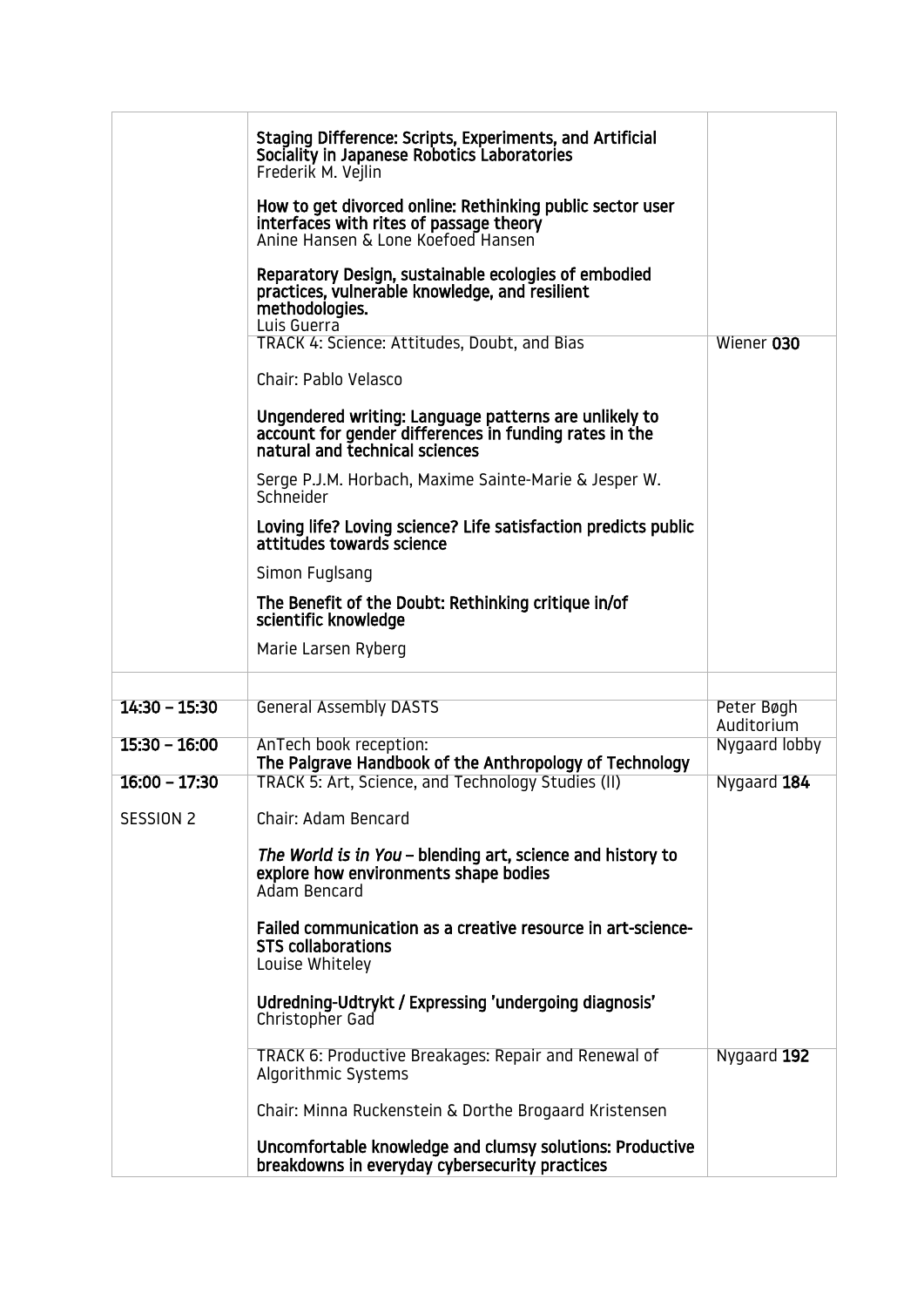| 19:00 | <b>Conference Dinner</b>                                                                                                                                                | AROS museum |
|-------|-------------------------------------------------------------------------------------------------------------------------------------------------------------------------|-------------|
|       | Asbjørn M. Pedersen<br>Digital transformation and the HealthcarePlatform: Agency<br>and socio-technical boundaries between professions<br>Claus Bossen & Naja H. Møller |             |
|       | Making Reliable Data: Enacting and Negotiating Data<br><b>Quality through Data Work</b>                                                                                 |             |
|       | <b>Field Data in Focus</b><br>Adela Sobotkova                                                                                                                           |             |
|       | The data work of medical secretaries in Danish hospitals<br>Casper Knudsen                                                                                              |             |
|       | <b>Chair: Claus Bossen</b>                                                                                                                                              |             |
|       | TRACK 8: Data Work in the Public Sector                                                                                                                                 | Wiener 030  |
|       | An Always Ethical Science: Public Policy and the Rise of<br>Scientific Justice<br><b>Hilton Simmet</b>                                                                  |             |
|       | Into the valley of death: nanotechnology and isomorphic<br>difference in US policy-making.<br>Aixa Y. Alemán-Díaz & Alan Irwin                                          |             |
|       | The Co-production of European AI Ethics: Insights from a<br>Project in the Making<br>Nina Frahm & Kasper Schiølin                                                       |             |
|       | Chair: Kasper Schiølin                                                                                                                                                  |             |
|       | TRACK 7: Commercialization and Ethicalization in policy-<br>making                                                                                                      | Nygaard 091 |
|       | Algorithmic futures and the unsettled sense of care<br>Minna Ruckenstein & Sonja Trifuljesko                                                                            |             |
|       | Algorithmic Enactments: exploring the making of an early<br>warning algorithm<br>Maja Hojer Bruun & Eva Ladekjær Larsen                                                 |             |
|       | Potentials and precarities with uncertified and certified<br>eDevices in epilepsy care<br>Frederike Fahse & Henriette Langstrup                                         |             |
|       | Laura Kocksch & Torben Elgaard Jensen                                                                                                                                   |             |

# JUNE 3

| time            | event                                                         | place         |
|-----------------|---------------------------------------------------------------|---------------|
| $08:30 - 09:00$ | Coffee, tea, and croissants                                   | Nygaard lobby |
| $09:00 - 10:30$ | TRACK 9: Caring and Commoning in/through STS<br>interventions | Nygaard 184   |
| SESSION 3       |                                                               |               |
|                 | Chair: Giacomo Poderi & Maurizio Teli                         |               |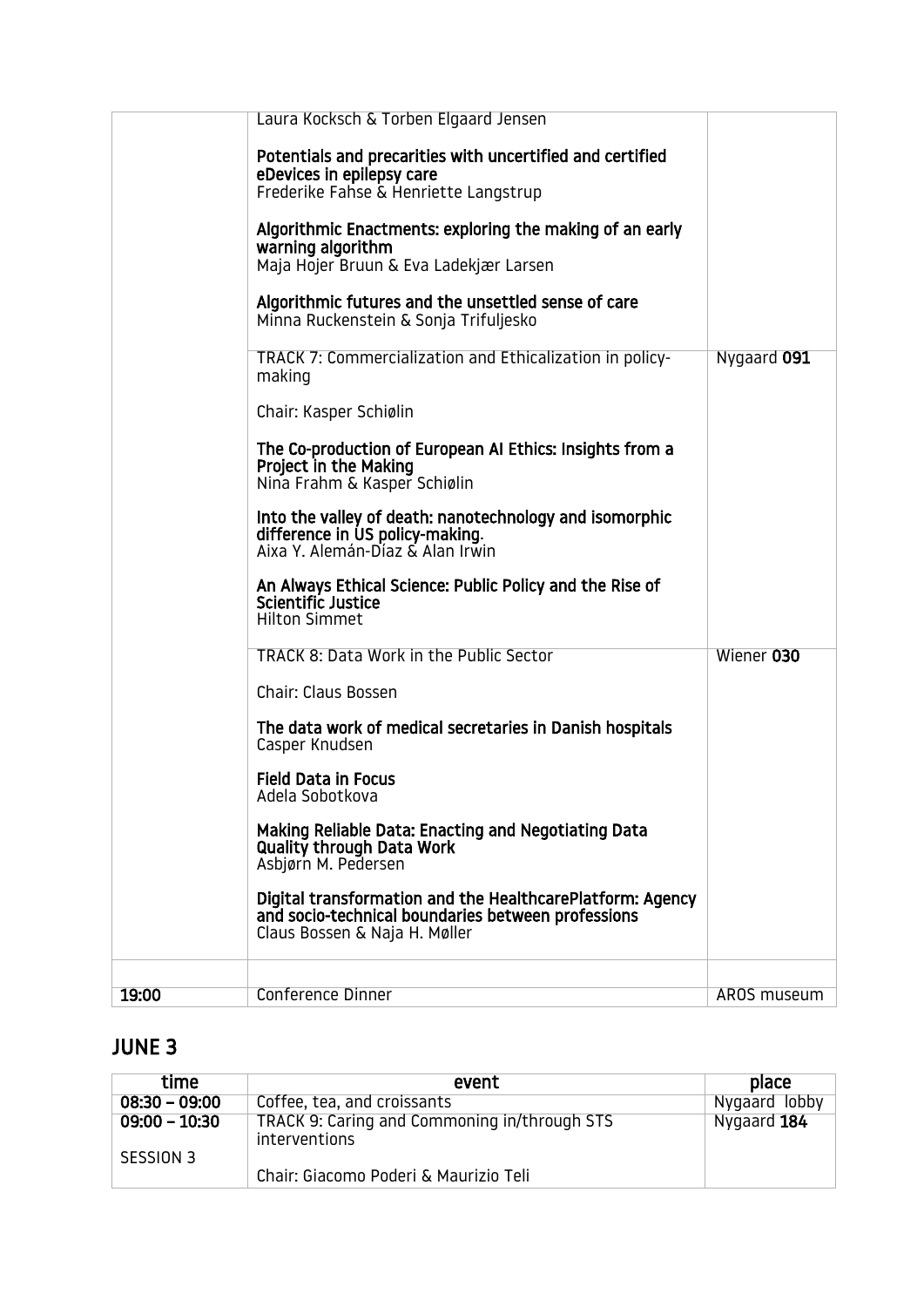| Maintain-ability. On Life Alongside Computer Software<br>Mace Ojala                                                                                                                                                                          |             |
|----------------------------------------------------------------------------------------------------------------------------------------------------------------------------------------------------------------------------------------------|-------------|
| Creative reuse in commons<br>Sanna Marttila & Joanna Saad-Sulonen                                                                                                                                                                            |             |
| "My best competence is love"- Exploring Relational<br>Perspectives in Sustainable Agri-Food Education: An<br>Ethnographic Study of an International Master Course in<br>Agroecology<br>Laura Brandt Sørensen, Stine Rosenlund Hansen & Niels |             |
| Heine Kristensen                                                                                                                                                                                                                             |             |
| Examining the role of care and reciprocity in human-soil<br>relations as enactment of regenerative farming<br>Ane Kirstine Aarea, Laura Sørensena & Stine Rosenlund<br>Hansen                                                                |             |
| Controversy mapping and the care for climate commons -<br>Re-assembling the Danish climate movement by counter-<br>mapping digital network maps<br>Adam Veng & Irina Papazu                                                                  |             |
| TRACK 10: Ruptures through re-politicizing technified<br>'facts' on sustainability                                                                                                                                                           | Nygaard 192 |
| Chair: Julia Kirch Kirkegaard                                                                                                                                                                                                                |             |
| Instruments for sounding the alarm – how activists use<br>technification and dramatization to critique wind turbine<br>projects.<br>Daniel Nordstrand Frantzen                                                                               |             |
| The Competition of Heat Pumps<br>Caroline Anna Salling                                                                                                                                                                                       |             |
| Infrastructuring the trouble: Sustainability reports, facts &<br>expertise<br>Michael Hockenhull                                                                                                                                             |             |
| Facts and Politics of Air Pollution in Copenhagen<br>Steffen Dalsgaard & Rasmus Tyge Haarløv                                                                                                                                                 |             |
| <b>TRACK 11: Climate Imaginaries</b>                                                                                                                                                                                                         | Nygaard 091 |
| Chair: Pablo Velasco                                                                                                                                                                                                                         |             |
| Suspending Democratic (Dis)Belief: Technodemocratic<br>Imaginaries of Solar Power in Morocco and Tanzania<br>Monamie Bhadra Haines, Sharlissa Moore & Turner<br>Adornetto                                                                    |             |
| "The science is clear, our climate is changing": Futuristic<br>representations of climate risks<br>Antoinette Fage-Butler                                                                                                                    |             |
| 'Every man can choose his own climate': The Mechanics of<br>Geoengineering in Jules Verne and Didier de Chousy<br>Sebastian Egholm Lund                                                                                                      |             |
| A state of emergency or business as usual? A three-                                                                                                                                                                                          |             |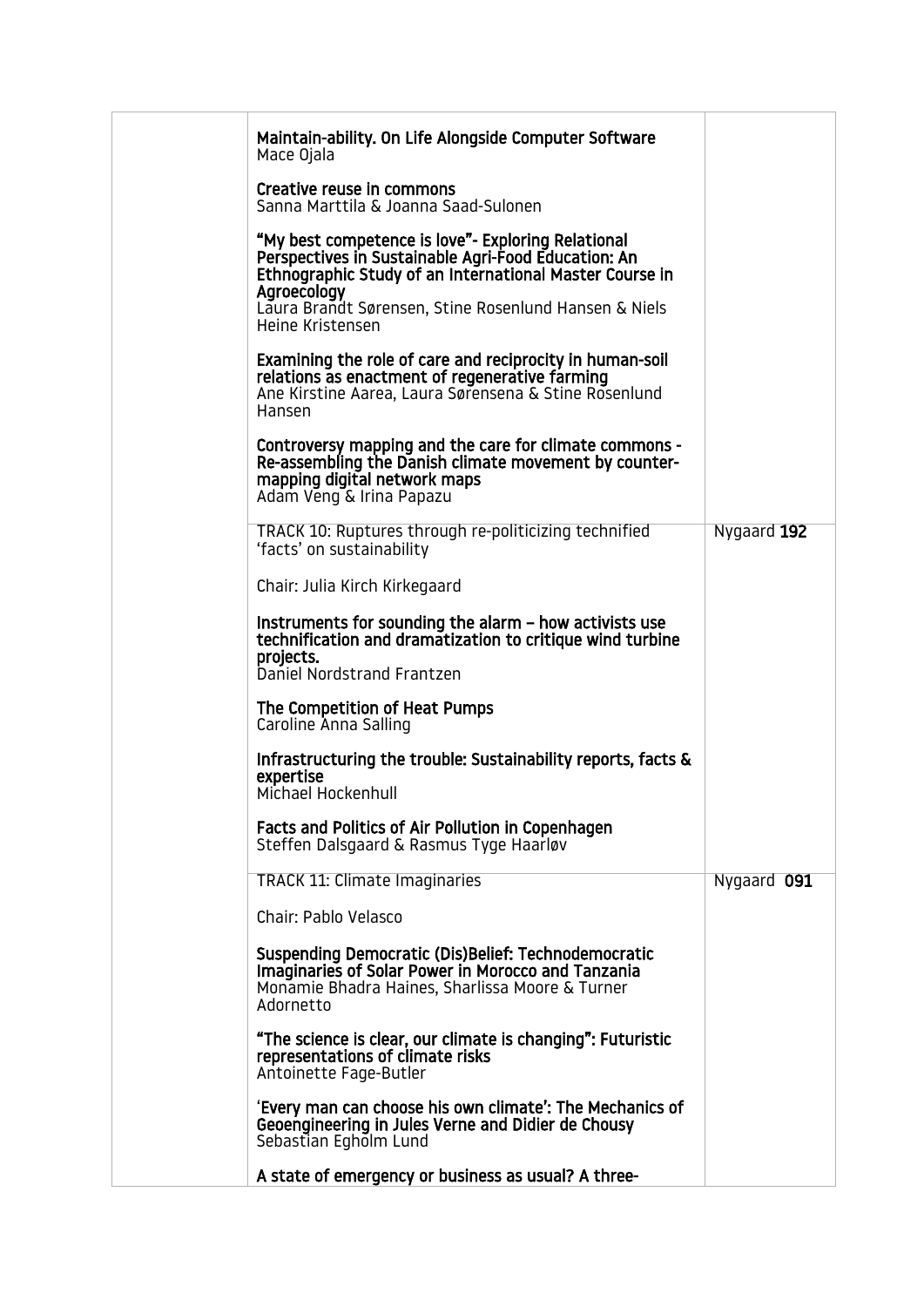|                 | dimensional perspective on the role perceptions of climate<br>scientists, climate journalists and citizens in climate<br>science communication<br>Peter Busch Nicolaisen    |             |
|-----------------|-----------------------------------------------------------------------------------------------------------------------------------------------------------------------------|-------------|
|                 | <b>TRACK 12: Values in Care and Treatment</b>                                                                                                                               | Wiener 030  |
|                 | Chair: Astrid Meyer                                                                                                                                                         |             |
|                 | Cooling the patient out: Distributed decision-making and<br>heated debates over access to advanced therapies<br>Sarah Wadmann, Laura Emdal Navne & Amalie Martinus<br>Hauge |             |
|                 | Journeys into stem cell treatment - Decision-making<br>journeys into the promised lands of hope, trust, and<br>unknowns<br>Anders Grundtvig                                 |             |
|                 | Privacy and Surveillance in Care Work<br>Stinne Aaløkke Ballegaard, Astrid Meyer & Anders<br>Albrechtslund                                                                  |             |
| $11:00 - 12:30$ | <b>TRACK 13: Approaching Platform Work</b>                                                                                                                                  | Nygaard 184 |
| SESSION 4       | Chair: Kalle Kusk                                                                                                                                                           |             |
|                 | The human in and outside the app: Ethnographic studies of                                                                                                                   |             |
|                 | algorithmic management in digital platform work<br>Katrine Duus Terkelsen                                                                                                   |             |
|                 | "This order is shit": Negotiating with algorithmic<br>management on a last-mile delivery platform<br>Kalle Kusk                                                             |             |
|                 | With or without algorithms: Managing self-employed in the<br>platform economy<br>Christian Haldrup, Anna Ilsøe & Trine P. Larsen                                            |             |
|                 | Housecleaning platforms in Denmark: How does the past fit<br>in the imagined future?<br>Konstantinos Floros                                                                 |             |
|                 | TRACK 14: Designing the Socio-Technical Design Research &<br><b>STS</b>                                                                                                     | Nygaard 192 |
|                 | Chair: Stefanie Eggers & Christian Lepenik                                                                                                                                  |             |
|                 | Prototyping living spaces: How design as a sociomaterial<br>practice can create sustainable worlds<br>Ruth Neubauer, Ksenija Kuzmina & Elke Bachlmair                       |             |
|                 | Prototyping the future, prototyping citizens - the Danish<br>trial of 'technology comprehension' in public school<br>Simy Kaur Gahoonia & Christopher Gad                   |             |
|                 | Noticing Ruptures - The Role of Tacit Knowledge in<br>Designing Intuitive Interfaces<br>Christian Lepenik & Stefanie Egger                                                  |             |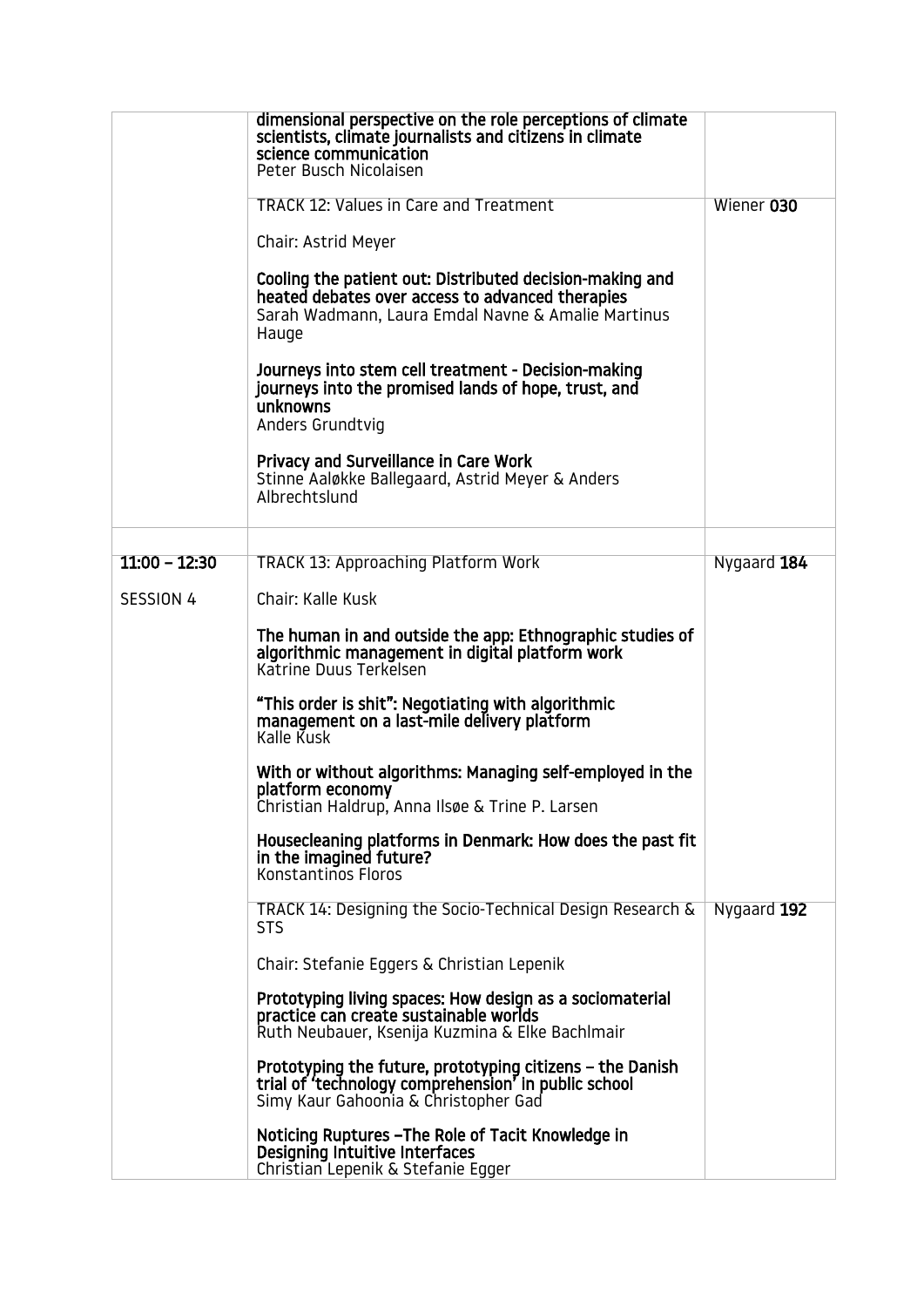|                 | Disruption and design through 'aesthetic co-production' in<br>Engineering Entrepreneurship Education<br>Annika Skoglund, Daniel Aditya Tjhin & Arwin Zendehrokh                                  |                          |
|-----------------|--------------------------------------------------------------------------------------------------------------------------------------------------------------------------------------------------|--------------------------|
|                 | <b>TRACK 15: Responsive and Responsible Technologies</b>                                                                                                                                         | Nygaard 091              |
|                 | Chair: Finn Olesen                                                                                                                                                                               |                          |
|                 | War and PowerPoint presentations: interventions in the<br>military staff organisation<br>Søren Sjøgren                                                                                           |                          |
|                 | Back to basics: disassembling 'the responsibility multiple' in<br>the governance of research<br>Clare Shelley-Egan & Michiel Van Oudheusden                                                      |                          |
|                 | Fetishizing Ruptures – sociomaterial and political economic<br>perspectives<br>Jan Løhmann Stephensen                                                                                            |                          |
|                 | <b>TRACK 16: Civic and Industrial Epistemologies</b>                                                                                                                                             | Wiener 030               |
|                 | Chair: Shuang L. Frost                                                                                                                                                                           |                          |
|                 | Remaking Entrepreneurial Imaginary of Black Female Tech<br><b>Founders</b><br>Shuang L. Frost, Yuson Jung, Marlow Rencher & Dawn<br>Batts, TechTown Detroit                                      |                          |
|                 | Exploring Europeans' relationship with science and<br>technology: An empirical typology of scientific engagement<br>Lucilla Losi                                                                 |                          |
|                 | Temporal tensions of dynamic capabilities: The integration<br>of external resources and the implications of assetization<br>for non-profit hybrid organizations<br>Jane Bjørn Vedel & Kean Birch |                          |
|                 | Referential alignment: Situating knowledges in Innovation<br><b>Science</b><br>Joakim Juhl                                                                                                       |                          |
| $12:30 - 13:30$ | Lunch                                                                                                                                                                                            | Nygaard lobby            |
| $13:30 - 15:00$ | Keynote1<br>Sheila Jasanoff: Science and the New Constitutionalism                                                                                                                               | Peter Bøgh<br>Auditorium |
|                 |                                                                                                                                                                                                  |                          |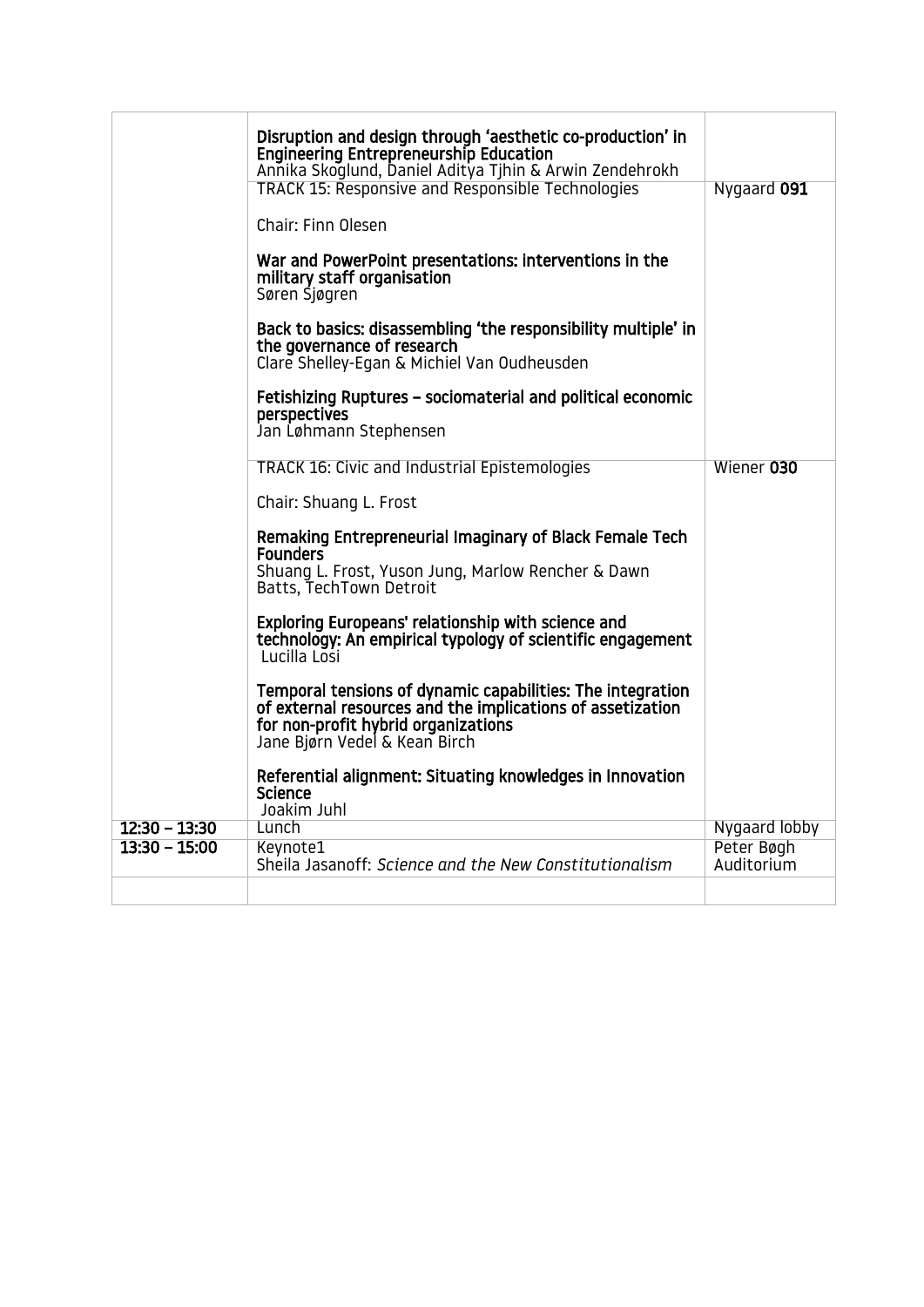# INFORMATION & ABSTRACTS

# **Table of Contents**

| AnTech book reception: The Palgrave Handbook of the Anthropology of Technology12  |  |
|-----------------------------------------------------------------------------------|--|
|                                                                                   |  |
| TRACK 6: Productive Breakages: Repair and Renewal of Algorithmic Systems14        |  |
|                                                                                   |  |
|                                                                                   |  |
|                                                                                   |  |
|                                                                                   |  |
| TRACK 10: Ruptures Through Re-politicizing Technified 'Facts' on Sustainability20 |  |
|                                                                                   |  |
|                                                                                   |  |
|                                                                                   |  |
|                                                                                   |  |
|                                                                                   |  |
|                                                                                   |  |
|                                                                                   |  |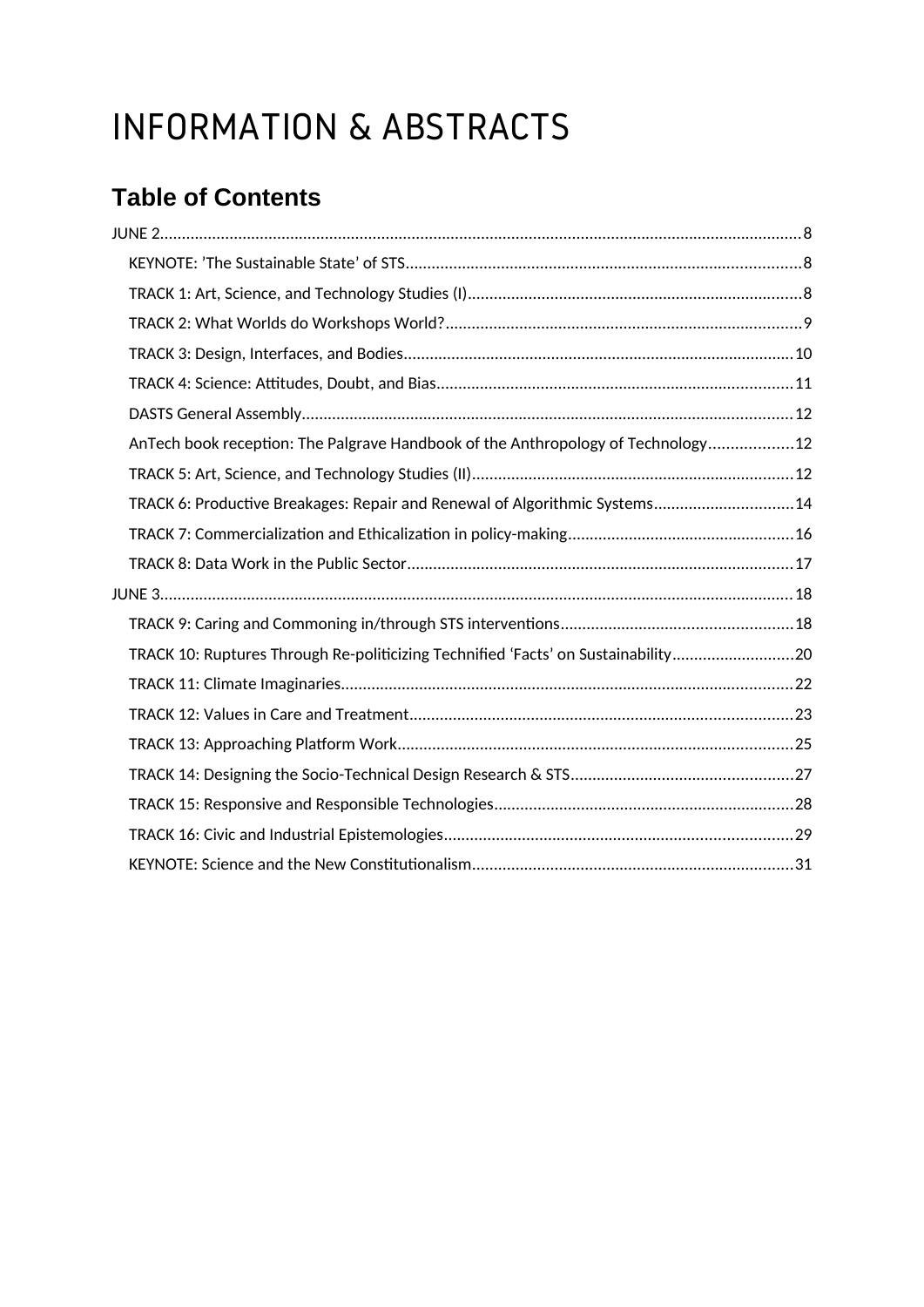# <span id="page-7-2"></span>JUNE 2

# <span id="page-7-1"></span>KEYNOTE: 'The Sustainable State' of STS

Anders Blok Jensen, University of Copenhagen

# <span id="page-7-0"></span>TRACK 1: Art, Science, and Technology Studies (I)

Chair: Hannah Star Rogers

#### Art, Science and the Politics of Knowledge

Hannah Star Rogers

Art and science are not as different from each other as we might assume. This paper will draw on the ASTS handbook to consider how the tools of science and technology studies (STS) can be applied to artistic practice, offering new ways of thinking about people and objects that have largely fallen outside the scope of STS research. The ASTS handbook offers many examples of art-science engagement and places STS scholars in the role of interpreters, critics, facilitators, and even creators. Arguing that the categories of art and science are labels with specific powers to order social worlds—and that art and science are best understood as networks that produce knowledge—I will show, through a series of cases from contemporary art and biology, the similarities and overlapping practices of these knowledge communities.

#### The STS-Curator: New configurations of the 'curatorial analytic' in

#### *The World is in You*

Kristin D. Hussey, Postdoctoral Fellow, University of Copenhagen – Medical Museion/ Novo Nordisk Foundation Center for Basic Metabolic Research (CBMR)

This paper is a reflexive analysis of my own role in the conception and production of a film titled Time Animals (2021) from the perspective of the 'STS-Curator'. Time Animals was the result of a two-year collaboration between myself and an artist named Isabella Martin, inspired by my ethnographic work in the laboratory with a group of circadian scientists. The film explores the embodied feelings of the scientists as they work around the clock studying circadian rhythms. At the same time, this piece was a key commission for Medical Museion's recent exhibition The World is in You – a large scale art-science project for which I served as co-curator. So where did my STS research and curatorial practice begin and end? Where does this leave artistic and scientific collaborators? And how does this complex subject position of the STS-Curator work in practice?

In order to answer these questions, I want to think with Hanna Rose Shell's (2021) notion of 'curatorial analytic', which describes curating as a knowledge-producing analytical process. The entangled process of producing STS research, an exhibition, and an artwork simultaneously troubles Shell's notions in several ways. First, I want to interrogate what is meant by 'curatorial'. Secondly, I want to expand Shell's notion to see what happens when more than one person performs the analytic. I will suggest that navigating the challenging subject position of the STS-Curator requires a particular set of conceptual and interpersonal skills. In particular, I want to explore the importance of play and 'intellectual modesty' (Ballantyne 2019) for creating productive art-science-STS collaborations.

#### Resonant and entangled – sound-based approaches to intersections between art, science and technology

#### Eduardo Abrantes, Roskilde University

Arguably, the greatest potential of intersections between art, science and technology lies not only in bringing forth new knowledge, but in manifesting complexity and entanglement – from fluid borders to misplaced translations, from curious frictions to mixed results, from wow to wonder (-ing what was the point?)! These interdisciplinary encounters are thus frequently most productive at their most frustrating, the most meaningful knowledge often occurring in the attention to the vitality of process, in its rhythmic fluctuations between epiphany and perplexity, rather than in the expectation of the outcome.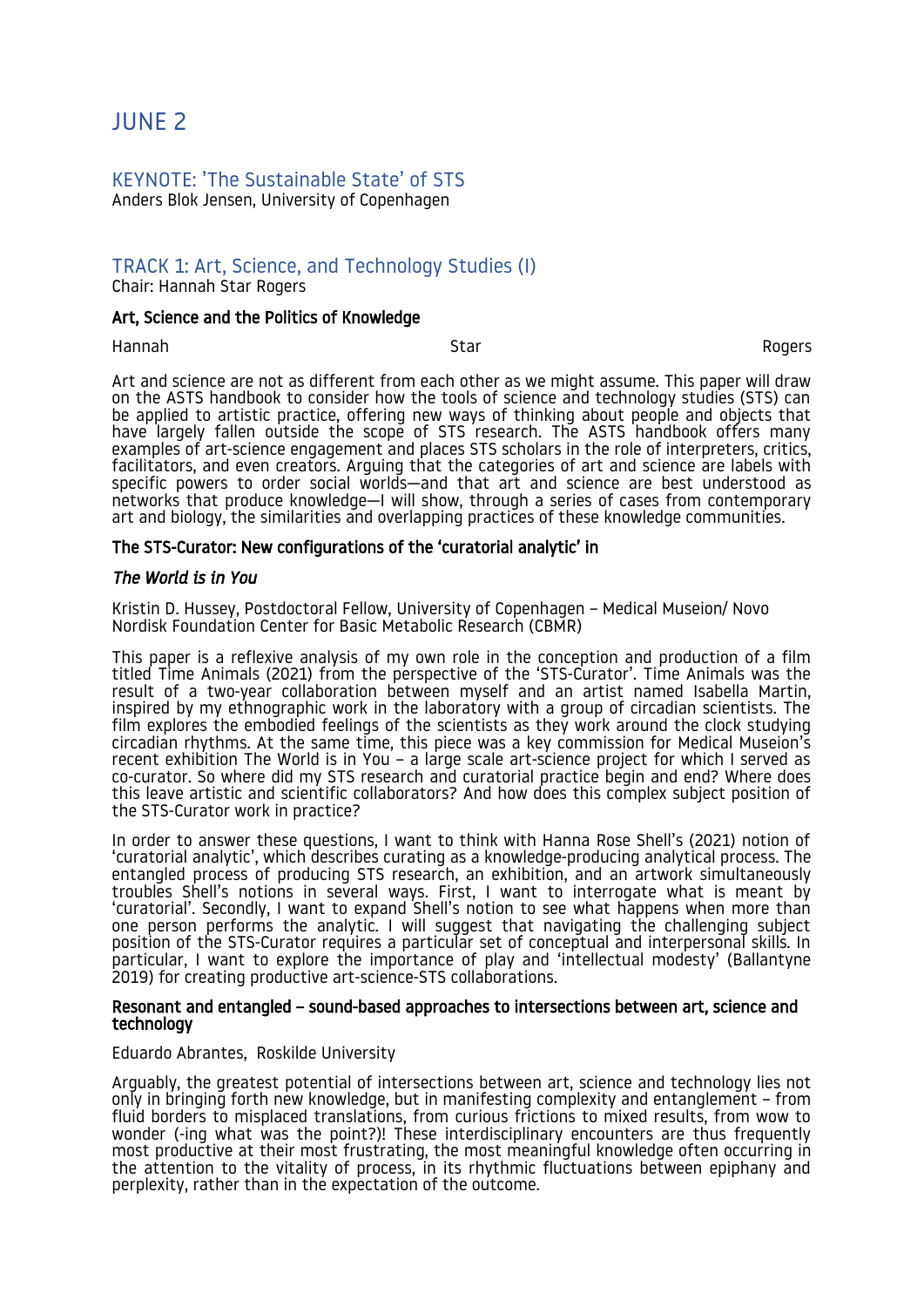In my specific practice as an artist and artistic researcher, I navigate this entanglement through performative and sound-based strategies. Using technological methods such as sonification, spatialization, live-streaming and manipulation, but also movement, voice and collective embodied techniques, my focus is often the "migration" of knowledge through different experiential schemes – cognitive, situated, immersive, narrative, affective. A migration which I have recently come to understand as metabolic in its essence – encompassing change, being generative and eluding fixed categories.

In this presentation, I wish to focus on discussing this migration of knowledge, how it is mediated by sonic strategies, how to fully acknowledge process as a productive outcome and, finally, how to manifest it to the public. My contribution is inspired by two recent artistic research projects made in collaboration with the Medical Museum in 2021. The sound installation and performance-lecture "Worm-whole" for the Living Room project, and the sound installation "Gut and Psyche - a close listening" with researcher Tine Friis, for the TWIIY exhibition.

Respondent: Louise Whiteley

# <span id="page-8-0"></span>TRACK 2: What Worlds do Workshops World?

Chair: Peter Danholt

#### Vapourshops?

Peter Danholt, Associate professor, Centre for STS-studies, Aarhus University.

 In this presentation, I want - somewhat provocatively - to propose reconceptualizing the workshop as vaporshop. I thereby suggest that what emerges in workshops is vaporous: it may dissolve and evaporate into air or it may condense and solidify into something more concretely. The term makes explicit the event-like character of workshops, but also the risk implied in this. It enacts the workshop as airy, equivocal, experimental, open-ended and multiple etc. This might be a trivial insight, but more importantly, it may lead us in two opposite directions: we might consider this to be a 'good thing', namely, workshops as creative and productive events. Or in contrast, we may be concerned about on what grounds 'matters' are being produced and constituted. I will explore the different ontological assumptions underpinning these two directions. The first one implying the networky, non-essentialist, affective and more-than-human qualities of the, but as a consequence it also enacts the workshop as less accountable. The other being more positivist, essentialist and restricted, but accordingly more accountable. Based on Isabelle Stengers work, I hope to develop a way of thinking about and practicing workshops as being conditioned and obligated in specific ways in order to overcome the abovementioned problem of equivocation.

#### Living the Workshop Life: The users, the games, and the unintended consequences

Torben Elgaard Jensen & Ann-Sofie Hjelt Thorsen, Aalborg University

The participatory design movement's iconic images of workshops where designers and users co-create future technologies by means of low fidelity materials have captured the minds of designers and STS scholars alike with their prospects of humanity, collaboration, and democracy. In reality, designers spend very little time gathering requirements from users; The overwhelming part of the designers' representations of users come from other sources such as parallel technologies, industry standards, business models, regulatory demands, folklore, speculation and much more (Hyysalo & Johnson 2016).

In this paper, we present an ethnographic study of the work of a design team during a 12 month period. Although the team's direct interaction with users was only a small part of the total work, the team's work could well be characterised as workshoppy and user-oriented. The team participated in an abundance of workshops and meetings during which a variety of ideas about future users were deliberated and negotiated. We analyse how different constellations of user presentations took front and backstage as the project progressed, and we identify how the designers engaged in a series of different 'games' during the project.

We conclude by reflecting on how the flow of workshoppy events performed an efficient and pragmatic user-orientedness, while also generating several unexpected outcomes that only gradually dawned on the designers.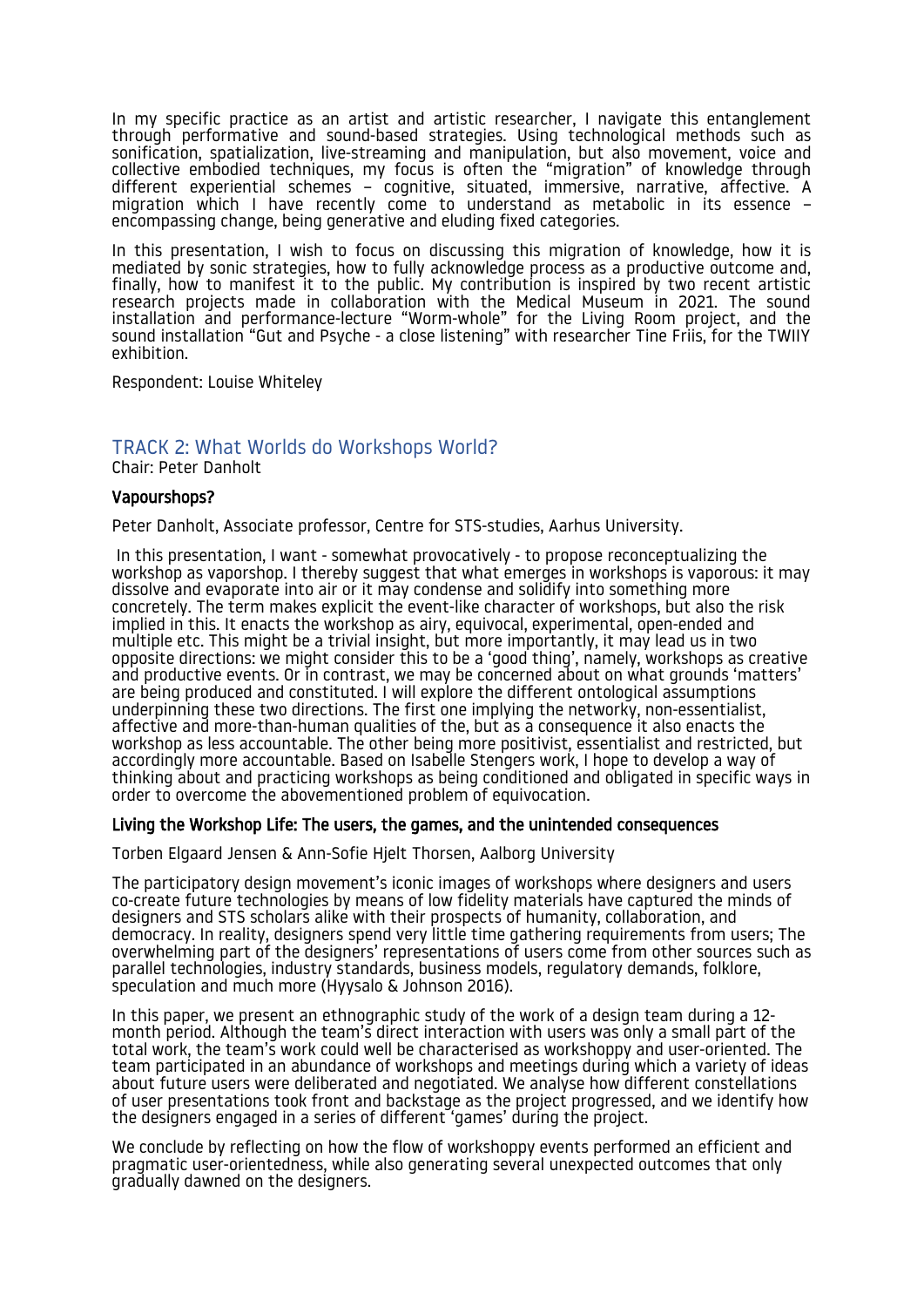#### Giving voice to old garments through e-mending workshops

Seçil Uğur Yavuz , Free University of Bozen-Bolzano, Faculty of Design and Art

Fast fashion continuously produces ephemeral garments as result of planned obsolescence. Therefore, many products end up in landfill without following a circular life-cycle. Repairing practices are fundamental activities that can prolong the life of garments while making the users creating emotional bonds with them. Repair Cafes and mending workshops are places in which people can share and learn skills and knowledge on how to take care of their garments in a collective setting. The Abiti Parlanti workshop series brings a different dimension to the existing community workshops by bringing e-textiles into play. The workshops took place in two different locations in Italy, during the Fashion Revolution event. The aim was enhancing the emotional durability of garments by integrating sensors and actuators for a temporary period. The workshop consists of three main steps: storywriting, e-mending and performing. In the storywriting stage, the participants write a story about the garment and define a sound/voice that the garment might transmit about its story. In the e-mending stage, they use conductive yarns to mend or personalize their garment with embroidery and stitching techniques, thereafter turn these mended parts into touch sensors connected to a microprocessor embedded with sound files. In the last stage, through touching the garment, each participant can make their garment talk and this lived experience leads to a collective discussion about the role of clothes as a surface witnessing our everyday lives, rather than a mere cover that loses its value when it is out of fashion.

# <span id="page-9-0"></span>TRACK 3: Design, Interfaces, and Bodies

Chair: Lone Koefoed

#### How to get divorced online: Rethinking public sector user interfaces with rites of passage theory

Anine Hansen & Lone Koefoed Hansen, Aarhus University

In this paper, we discuss the intersection between digital bureaucracy and relationship, and the dissonance that can occur when the two meet. Specifically, we explore how a public sector digital user interface might accommodate and support an emotionally complex life transition. Starting from a specific user experience, the paper analyses the UI design of the current official Danish self-service form for applying for divorce, with a focus on how its underlying usability paradigm affects the experience of this life-transition. Imagining a different paradigm for public digitization, the main part of the paper presents and discusses an alternative design of a UI for seeking divorce. As a speculative proposition, this design takes inspiration from theories of rites of passage whose purpose is to create a societal structure for an individual's coming to terms with a new identity when transitioning between life stages. In the case of seeking a divorce online, the premise of this speculative proposal is to use the fully online format of the form to support the divorcee's emotional state through ritualistic actions. In this way, the paper contributes to the discussion of how paradigms, criteria, expectations, and requirements for public digitization affect and potentially support the well-being of citizens.

#### Reparatory Design, sustainable ecologies of embodied practices, vulnerable knowledge, and resilient methodologies.

Luis Guerra, BAU University Center of Arts and Design Barcelona and University of Barcelona

Design has been, and is, a fundamental agent in the industrialized transformation of the context of social production. Given the current conditions in which we find ourselves. and the acceleration of social changes occurring at different levels, should we perhaps consider in design, in its processes, in its forms of development, reparative models, that is, models that coincide and consider as objectives of their compositions models of social justice, democratization and participatory inclusion? In the face of an ecological crisis, of social sustainability, of community reorganization (human and non-human), what is the role that design as a practice should assume and consider? And implicit in this question is the research and teaching work of the pedagogical institutions of the design of the future: what is the role of university institutions in the training of designers for a world in accelerated transformation? How, or in what way, should these formalizations of a design that considers its role, its agency, as a contributor to the construction of future (current) sustainable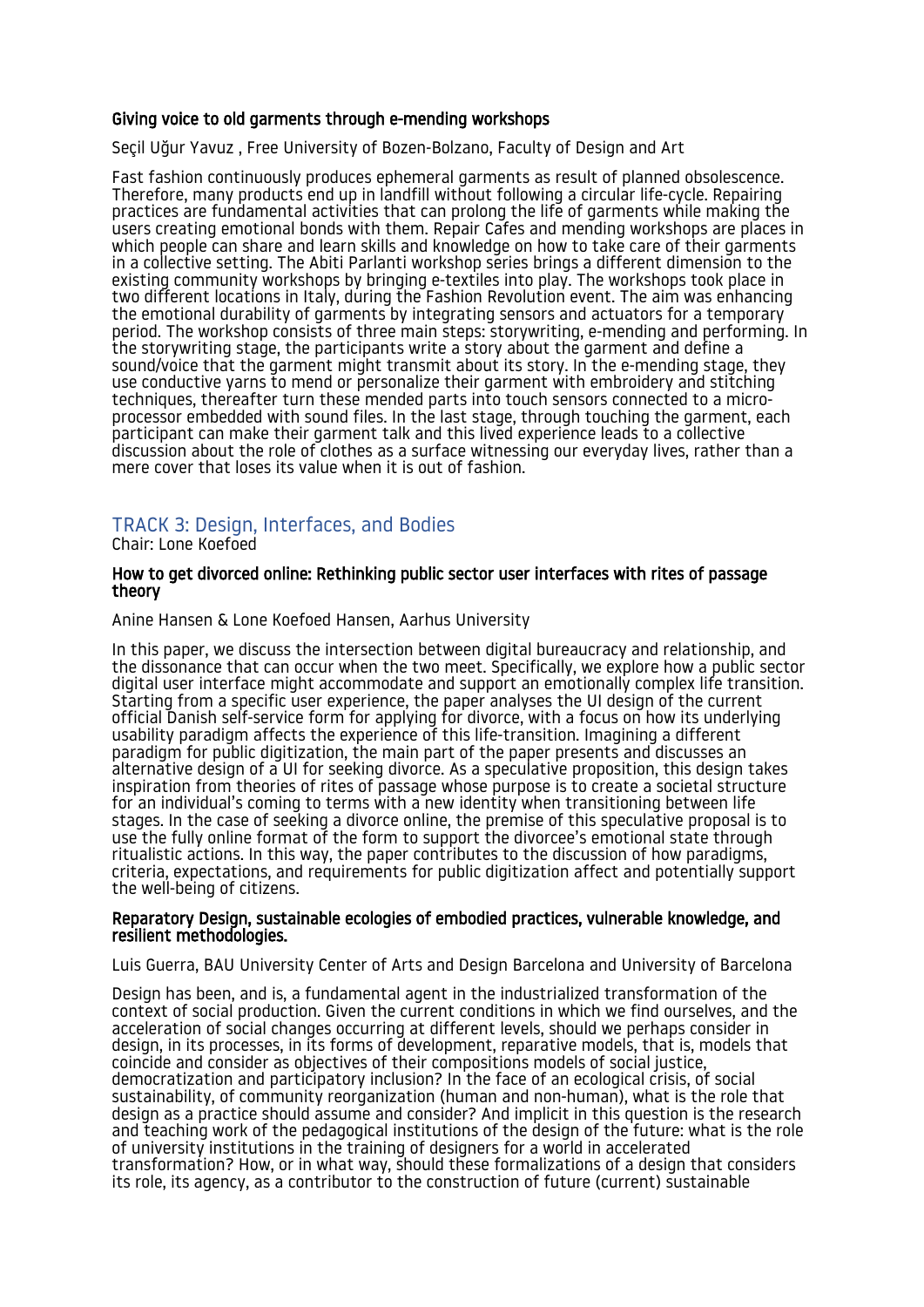societies be assumed? What is a reparative model in design, or models of reparative design? How, or where would thinking from a reparative perspective of design lead us? This paper explores the existence of embodied practices, vulnerable knowledge and resilient methodologies in contemporary design, and their implications within the frameworks of the economy, industry and the academic field.

# <span id="page-10-0"></span>TRACK 4: Science: Attitudes, Doubt, and Bias

Chair: Pablo Velasco

#### Ungendered writing: Language patterns are unlikely to account for gender differences in funding rates in the natural and technical sciences

Serge P.J.M. Horbach, Maxime Sainte-Marie & Jesper W. Schneider, Aarhus University, Danish Centre for Studies in Research and Research Policy

Like in several other sectors of society, academia has traditionally faced a substantial gender gap in staff positions and career path progression. Despite an increasing rate of female students entering the academic system, women do not advance up the academic career ladder in the same rate as men, with evidence of gender bias in hiring, earnings, funding, and recognition by means of prestigious awards.

In this study we focus on gender differences in funding applications. Multiple factors have been proposed as potentially underlying mechanisms creating differences in funding rates between men and women, including bias in peer review processes and differences in language use. In this study we use a set of 1560 full-text applications in the natural and technical sciences that were subjected to a double-blind review process at a Danish private funder to analyse gendered writing as a potential factor causing differences in funding rates. The double-blind review format should neutralise circumstantial factors related to applicants' backgrounds or past performance. Analysing patterns in the use of positive words, levels of readability, concreteness and sentiment, we only find minimal differences in writing style between the sexes. We conclude that writing styles are unlikely to account for skewed funding patterns and suggest ways in which funding programmes can be designed to provide fair opportunities to all applicants.

#### Loving life? Loving science? Life satisfaction predicts public attitudes towards science

#### Simon Fuglsang, CFA, Aarhus University

Research into public attitudes towards science have largely prioritized investigation into how knowledge, ideology/partisanship and religion shape individual perceptions of science. This paper proposes another avenue of understanding science attitudes, by turning attention to local psychological factors as roots of science attitudes. I specifically theorize that subjective state of life is a source of individual attitudes towards science. To get at this empirically, I investigate how life satisfaction relates to five science attitude domains, hypothesizing that negative evaluations of state of life breed negative evaluations of science. While life satisfaction is intuitively distant to science, I argue that life satisfaction should matter for science attitudes in two ways. First, life satisfaction is employed as a proxy of how successful science is in changing lives/society for the better. Second, negative attitudes towards science are adopted as an externalization of a dissatisfactory state of life. I study this in a cross-European survey (n=37,097) modelling my proposed relationships as multivariate fixed-effects regressions. Findings show a substantial correlation between life satisfaction and science attitudes across all included domains, of a magnitude comparable to or surpassing standard predictors of science attitudes, though results regarding the mechanisms of the relationship are inconclusive. These findings have implications for science and society relations, suggesting that seemingly distant life experience and/or psychological predispositions might shape how the public reacts to science communication or institutional outreach. I discuss implications for efforts towards bridging cleavages between science and society.

# The Benefit of the Doubt: Rethinking critique in/of scientific knowledge

Marie Larsen Ryberg, Department of Science Education, University of Copenhagen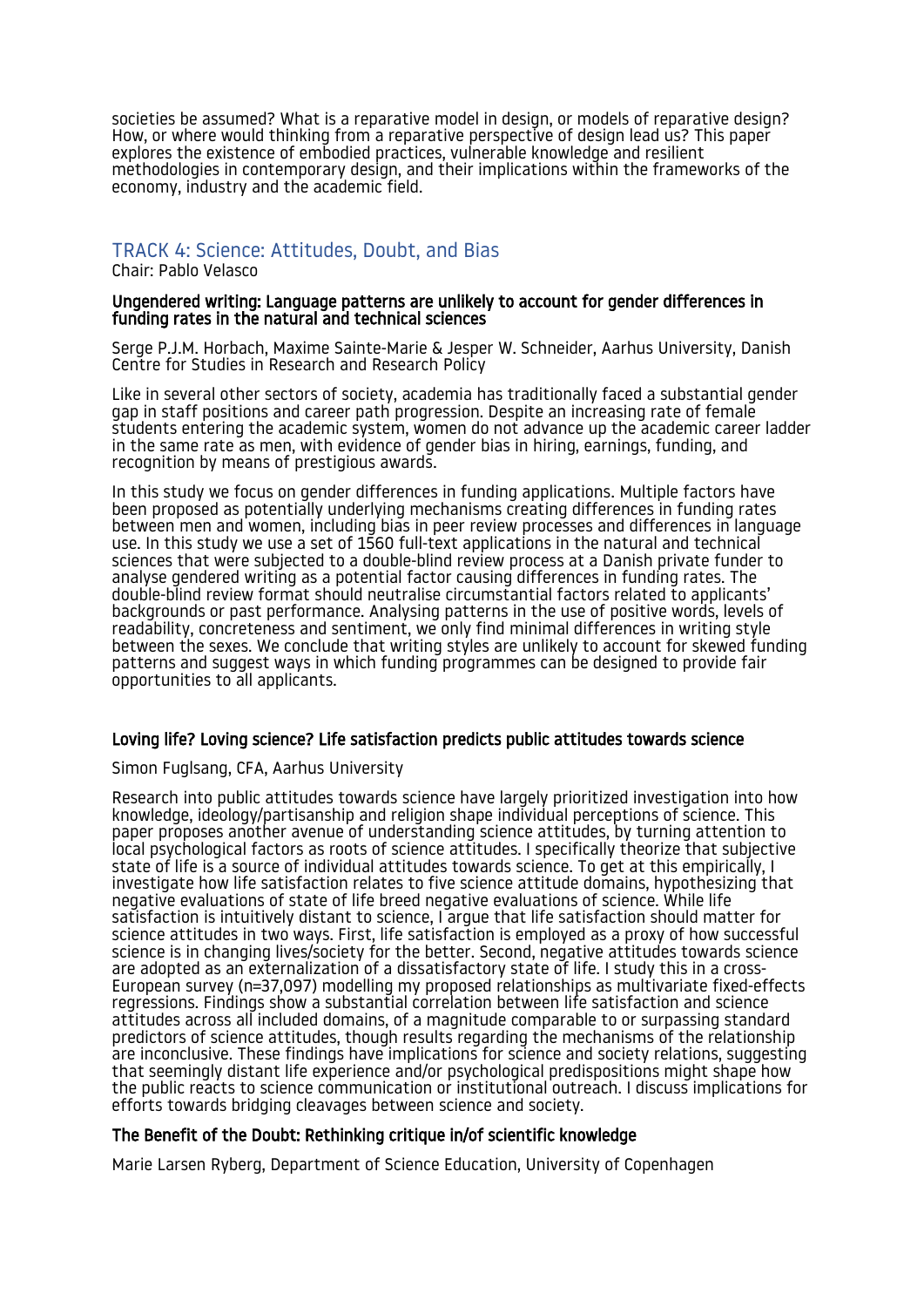The relation between critique and scientific knowledge has become a perilous conundrum. The precarity of this relation is conspicuous in recent 'post-truth' dynamics, but also in STS where established critical approaches to scientific knowledge have been subject to devastating (self-)criticism (cf. Jasanoff & Sinnett 2017, Latour 2004, Sismondo 2017, Fuller 2017). This paper explores an aspect of critique often left unnoticed, namely that of *doubt*, asking whether it might provide a pathway for rethinking critique in and of scientific knowledge.

Taking its point of departure in ethnographic fieldwork on efforts to integrate research in teaching at the University of Copenhagen, the paper examines students and researchers' expressions of and ways of tackling doubt in processes of scientific inquiry and research.

Discussing these expressions of doubt in the light of what has been termed the 'positivity of doubt' in American pragmatism and its recent developments in French pragmatism, the paper considers the implications of these doubtful moments for how we might cultivate new forms of critique in and of scientific knowledge today (Ogien 2014, Dewey 1910, Thévenot 2011).

While acknowledging the dilemmas of the different rationalities guiding critique and disciplining in mass education and research, the paper argues for a renewed concern with doubt as a pathway for circumventing ready-made constructs and instead cultivating modes of critique sensitive to contingencies and unforeseen events. Living with ruptures, it suggests, might call on the ability to harvest the benefits of doubt.

<span id="page-11-2"></span>DASTS General Assembly More information at [https://www.dasts.dk/](https://www.dasts.dk/?tribe_events=indkaldelse-til-ordinaer-generalforsamling-i-dasts)

# <span id="page-11-1"></span>AnTech book reception: The Palgrave Handbook of the Anthropology of **Technology**

#### The Palgrave Handbook of the Anthropology of Technology

Edited by Maja Hojer Bruun, Ayo Wahlberg, Rachel Douglas-Jones, Cathrine Hasse, Klaus Hoeyer, Dorthe Brogård Kristensen, Brit Ross Winthereik

This Handbook offers an overview of the thriving and diverse field of anthropological studies of technology. It features 39 original chapters, each reviewing the state of the art of current research and enlivening the field of study through ethnographic analysis of human-technology interfaces, forms of social organisation, technological practices and/or systems of belief and meaning in different parts of the world.

The Handbook is organised around some of the most important characteristics of anthropological studies of technology today: the diverse knowledge practices that technologies involve and on which they depend; the communities, collectives, and categories that emerge around technologies; anthropology's contribution to proliferating debates on ethics, values, and morality in relation to technology; and infrastructures that highlight how all technologies are embedded in broader political economies and socio-historical processes that shape and often reinforce inequality and discrimination while also generating diversity. All chapters share a commitment to human experiences, embodiments, practices, and materialities in the daily lives of those people and institutions involved in the development, manufacturing, deployment, and/or use of particular technologies.

<span id="page-11-0"></span>TRACK 5: Art, Science, and Technology Studies (II)

Chair: Adam Bencard

*The World is in You* – blending art, science and history to explore how environments shape bodies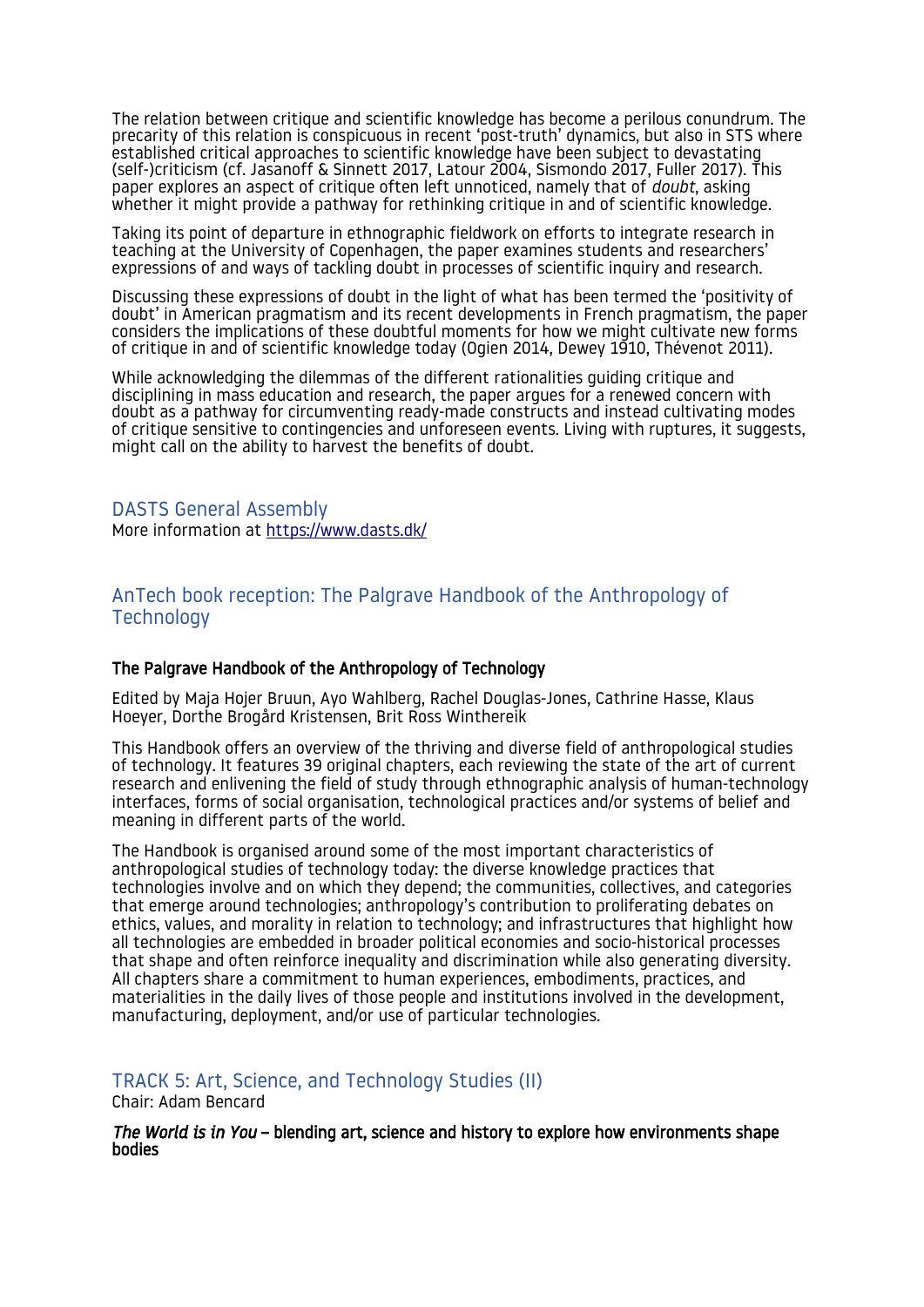Adam Bencard, Associate Professor, University of Copenhagen – Medical Museion/ Novo Nordisk Foundation Center for Basic Metabolic Research (CBMR)

Nestled within one of the core question of the Anthropocene – how are we changing our environments? – lies an inverse and interrelated question: How are our, ultimately planetary, environments changing us? This question was the motivation for the transdisciplinary exhibition *The World is in You*, curated by researchers at Medical Museion and opened at Kunsthal Charlottenborg in September 2021. The exhibition featured the work of 27 Danish and international artists, as well as numerous scientific and historical objects, ranging from an experimental gut fermentation system used in contemporary microbiome research to historical archival material from the Dutch Hunger Winter in 1944. The exhibition was structured through four thematic areas (Time, Space, Microbes and Generations) connected to emerging biomedical research areas (chronobiology, space medicine, microbiome research and epigenetics respectively), focusing on the deep questions of entanglement between environments and humans contained in each.

Curatorially, the exhibition aimed at creating a shared space between science, art and cultural history, by insisting that the open questions raised within science refuse to be settled within one domain, spilling over into art, history, culture, politics and philosophy. Proceeding from Des Fitzgerald and Felicity Callards notion of the intra-disciplinary, the exhibition attempted to create a space for questions that neither belonged completely to nor could be contained within singular disciplines or approaches, instead coming from the space in-between. Ultimately, the exhibition aimed at stimulating a shared and open conversation about what it means to collapse the distance between body and world, conceptually and curatorially. This talk tackles a central question and challenge, which drove the curatorial process: What are the challenges and possibilities of creating conceptual as well as physical spaces that allow for both movement between, resting in the middle of and perspectives across art, science and history?

Adam Bencard is Associate Professor at the Novo Nordisk Foundation Center for Basic Metabolic Research and at the Medical Museion in Copenhagen. His work is split evenly between practical science communication (mainly curating exhibitions, including the awardwinning exhibition experiment *Mind the Gut* and the recent exhibition *The World is in You*) and theoretical research. His research interests are focused on issues concerning presence, embodiment, aesthetics, and what it means to be human in a postgenomic world.

#### Failed communication as a creative resource in art-science-STS collaborations

Louise Whiteley, Associate Professor, University of Copenhagen – Medical Museion/ Novo Nordisk Foundation Center for Basic Metabolic Research (CBMR)

Communication is central to collaboration, and failures of collaboration are often explained as failures of communication. In this paper, I argue that failed communication does not imply a failure of the collaboration that frames it. Rather, I suggest that communication failure should be seen as a source of creativity, and of recuperative potential for relations between forms of knowledge. I explore these ideas through art-science collaborations, which are often held up as both prime examples of the difficulty of 'translation' between disciplines, and as prime examples of where common languages can nonetheless be found. Specifically, I draw on case studies from Medical Museion where we have developed a practice of facilitating collaborations between art, science, and an STS or humanities discipline. Inspired by STS literature on failure, and on misbehavior and silence in science communication events, I examine what we learn by *not* understanding each other, and focus on the communication of values, virtues, and affects, rather than the communication of concepts, methods, and ideas. I identify particular moments in the collaborative process where communicative tension and breakdown occur, finding that capacity limits rather than limits of will or possibility are usually at stake. Further, recognizing this, rather than trying to resolve differing priorities, can unite collaborators in finding a mutually acceptable solution. Drawing from artistic and curatorial practice, I suggest that using juxtaposition and collage as metaphors and techniques can help us exploit the potential of failed communication. I conclude by posing some questions about how far this can go – should we acknowledge, celebrate, or even encourage failure? What are the ethics of celebrating misunderstanding?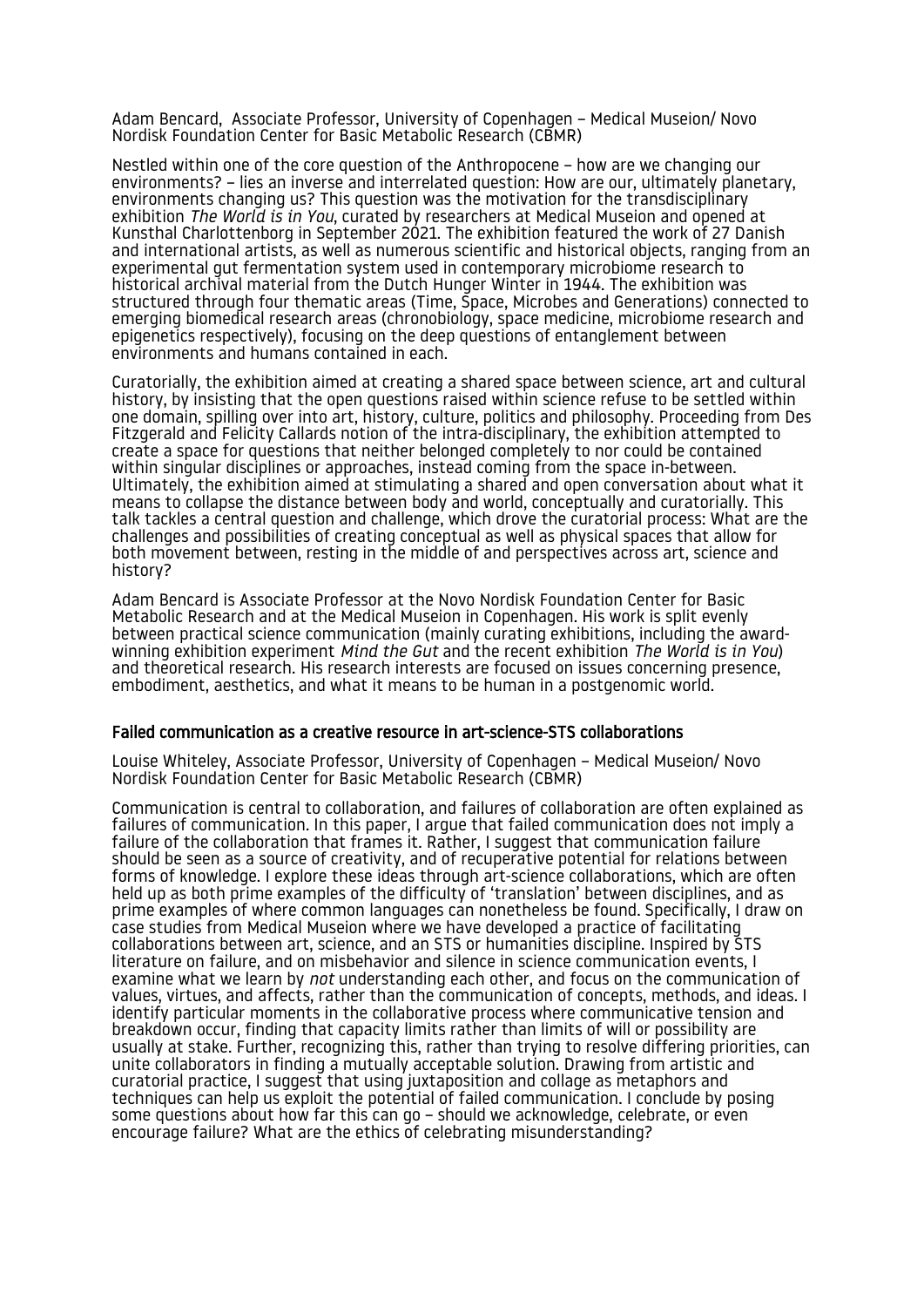# Udredning-Udtrykt / Expressing 'undergoing diagnosis'

Christopher Gad, Associate Professor, PhD, IT-University of Copenhagen

Parents to children undergoing socio-medical diagnosis (udredning) in Denmark live through a range of unfamiliar experiences with authorities, institutions, the child, and themselves as families. It would be an understatement to claim that this situation is often marked by uncertainty, it is resource-draining, and it is a situation in which it is difficult to find a stable foothold.

One common theme amongst such parents seems to be that they must often become the 'project manager' or 'their own caseworker', as the institutions and institutional actors they encounter when seeking a diagnosis quickly multiply and are in many cases not wellcoordinated. Or in the parlor of STS, they become the partial managers of the infra-structure for their child's diagnosis. For instance, parents often become the caretakers of the increasingly complex story of their child, which is important not only in the various encounters with institutions for something to happen, but also in relation to their families, neighbors, and friends.

This talk is a report from an ongoing research trough design project on giving expression to this situation. It first consisted in conducting a qualitative investigation of the experiences of parents to children, who have been through such a process. Followingly the project has been concerned with transforming the empirical material gathered into an art/design installation which may hopefully work to enable a broader conversation on the issue. The presentation will be about how the research developed from its initial motivational ideas - to its present state.

#### Respondent: Kristin Diana Hussey

#### <span id="page-13-0"></span>TRACK 6: Productive Breakages: Repair and Renewal of Algorithmic Systems Chair: Minna Ruckenstein & Dorthe Brogaard Kristensen

#### Uncomfortable knowledge and clumsy solutions: Productive breakdowns in everyday cybersecurity practices.

#### Laura Kocksch & Torben Elgaard Jensen, Aalborg University

Cybersecurity is commonly framed as a matter of "weak" technologies, and even "weaker" humans that capacitate hackers by allowing access to machines and data. While the common narrative is that if technologies were adequately patched up and updated, and users trained and nudged, cybersecurity risks could be mitigated, there is also an austere understanding that conclusive cybersecurity will not be reached.

In this paper we argue that existing cybersecurity efforts are limited to modes of repair, attempting to "fix" both human and technological weaknesses. We argue for a better understanding of the productivity of cybersecurity practices beyond repair, where algorithmic systems sustain despite fragility and inconclusiveness.

The paper presents insights into an ongoing ethnographic study on cybersecurity practices in Danish SMEs. Drawing on Stephen Jackson's (2013) call to attend to erosion and decay rather than novelty and innovation, we look at how Danish SMEs mitigate the fragility of their algorithmic systems in relation to cybersecurity incidents. SMEs, in particular, lack the resources to attain elaborate cybersecurity mechanisms or conduct thorough testing. Rather than receiving formal training in cybersecurity, their engagement with the topic is circumstantial, specific, and occasional. Their cybersecurity practices rely on noticing when something is "off", having informal ways of communicating about cybersecurity and situated tactics to handle daily breakdowns. Rather than aiming for repair or renewal, SMEs rely on working with what is there, enduring uncomfortable knowledge with clumsy and improvised solutions.

#### Potentials and precarities with uncertified and certified eDevices in epilepsy care

Frederike Fahse, Ph.D.-student, Zealand University Hospital and University of Copenhagen

Henriette Langstrup, University of Copenhagen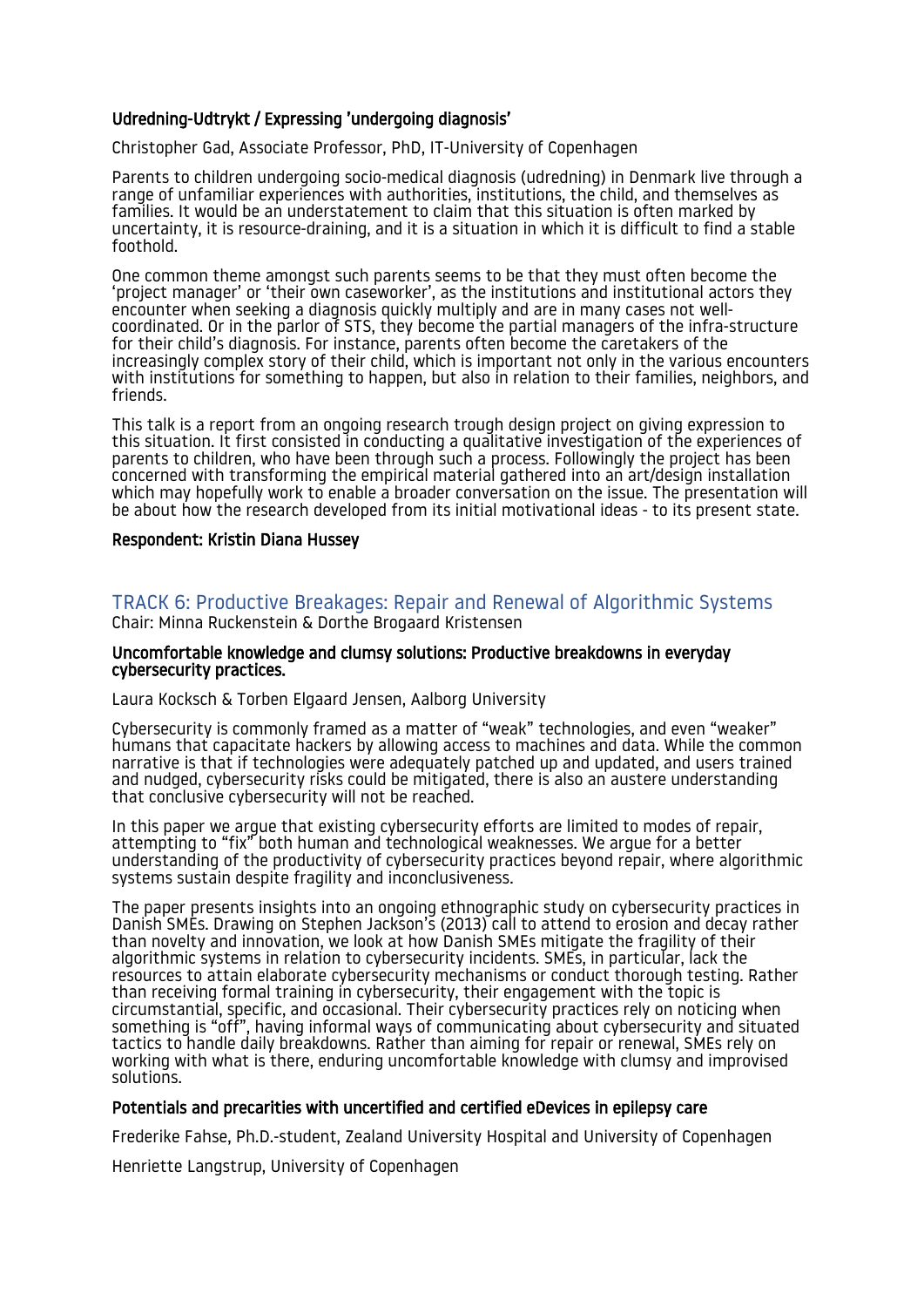In recent years, there has been a great increase of consumer-oriented and clinically certified health technologies available and these have become an integral part of national health care strategies in most European countries, including in Denmark and Germany. This is also the case in epilepsy, where eDevices have found their way into the lives of patients, transforming both treatment and care practices.

eDevices such as wearables and apps offer arrangements in which both patients, their relatives and health professionals in principle can respond more adequately to care needs with the help of real-time data and advanced algorithms. In practice, there are several challenges such as high rates of false alarms connected to the use of eDevices in epilepsy care, which this project seeks to explore through the lens of breakage and repair work. In this paper, we will share preliminary results from a comparative ethnography in Denmark and Germany exploring how algorithmic assemblages (Schwennesen 2019) become part of and transform epilepsy (self-) care in the two countries.

How do people with epilepsy and their caregivers navigate the many technological choices, possibilities and precarities within different health systems and different degrees of digitalization? We will discuss how the conceptualization of breakage and repair work can be used in this empirical case to uncover imaginaries and the values connected to the use of eDevices in epilepsy care.

#### Algorithmic Enactments: exploring the making of an early warning algorithm

Maja Hojer Bruun & Eva Ladekjær Larsen, Aarhus University and Aarhus University and Regional Hospital Horsens

Development of machine learning based algorithms for the health care sector is currently booming, promising results in terms of diagnostic accuracy, predicting illnesses, screening and triaging patients. Yet, many AI applications in clinical settings are failing due to a neglect of clinical contexts and difficulties with interdisciplinary collaborations. Anthropologists working and conducting research in such interdisciplinary futures-focused spaces can help bridge practical and epistemological gaps and contribute with new understandings of the translational roles that involved participants can take to improve collaborations and ultimately build better technology futures.

xAI-EWS is an explainable AI model, based on machine learning and using data from electronic health records, designed to predict acute critical illness and developed as part of a larger research and innovation project at Regional Hospital Horsens in Denmark involving medical doctors, nurses, data scientists, UX designers and anthropologists, among others. In this paper we explore how the algorithmic system is taking shape in a negotiation process between software engineers, project managers, and health professionals. We are particularly interested in the ways professional expertise is articulated, negotiated and transformed in this process.

The paper builds on long term participant observation in Danish hospitals and interviews and ethnographic conversations with a number of the involved partners, both programmers of the algorithm, data scientists, UX designers and health personnel. Attention to work practices and participatory mapping of the workflows, data infrastructures and use of data and other technologies help us outline the collaboration, and potential misunderstandings and conflicts, between different groups of professionals.

#### Algorithmic futures and the unsettled sense of care

Minna Ruckenstein & Sonja Trifuljesko University of Helsinki

In this paper, we offer an analytical approach that combines broken world thinking with the notion of the 'unsettled sense of care', proposing it as a move forward in the societal debate currently raising concerns about the biases and discriminatory qualities of automated decision-making (ADM). A credit-scoring case documented for the AlgorithmWatch report illustrates the risks of using machine-generated models, yet we should still avoid generalising about ADM based on individual cases, as discriminatory futures are not the only possible scenarios. The anthropology of futures supports an exploration that clarifies the diverging and partly contradictory notions of what ADM does, and to whom, and highlights its legal and political tensions and consequences. The meanings and values of ADM systems are negotiated; thus, they might not be stable in any way, as they are connected with the changing imaginaries of the benefits and dangers of implementing them. We argue that in order to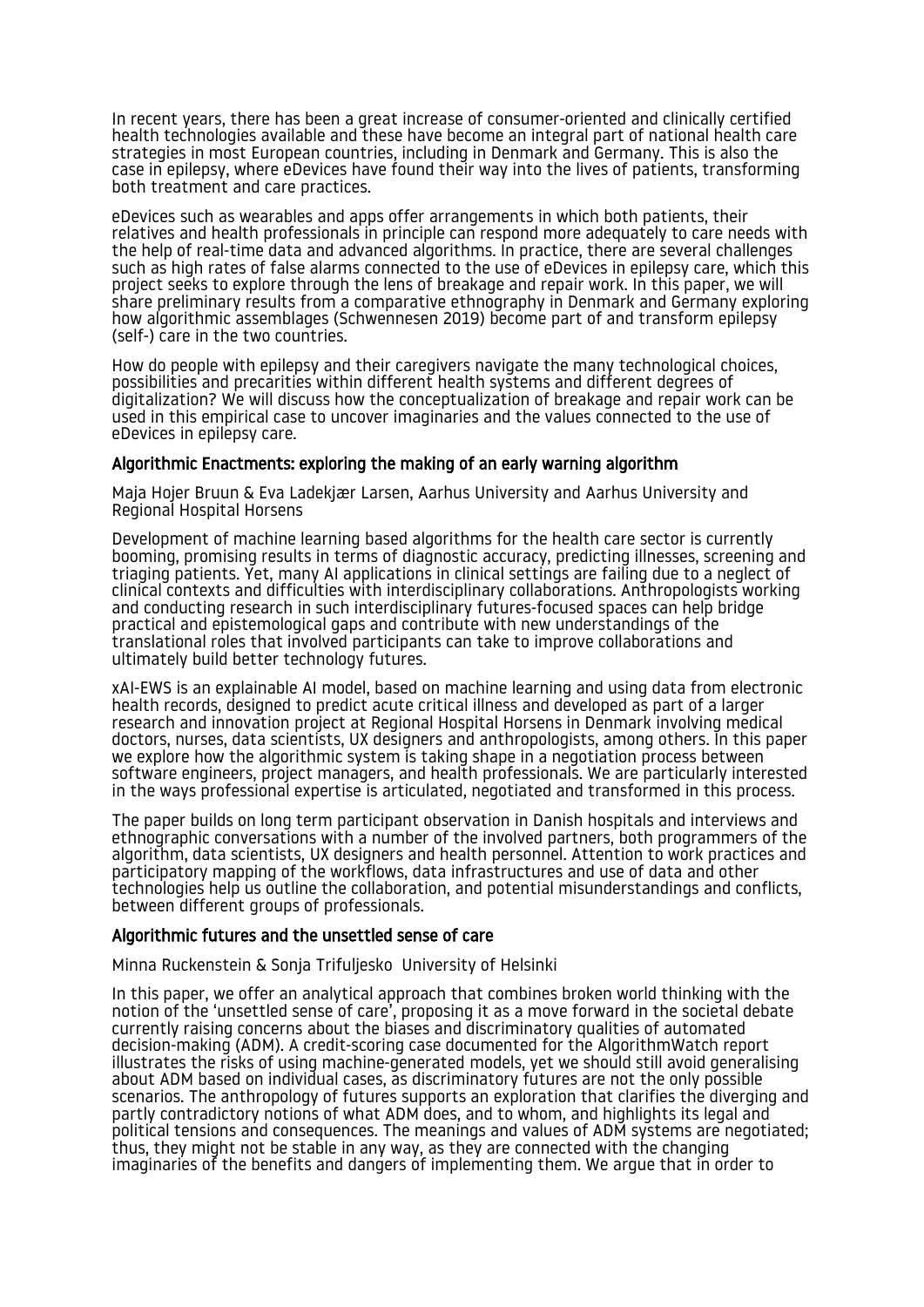explore ADM futures we need to arm ourselves by thinking with care, committing to concerns that are currently neglected, and bridging elements that appear unbridgeable.

# <span id="page-15-0"></span>TRACK 7: Commercialization and Ethicalization in policy-making

Chair: Kasper Schiølin

#### Staging Difference: Scripts, Experiments, and Artificial Sociality in Japanese Robotics **Laboratories**

Frederik M. Vejlin, Aarhus University

In this paper, I build on fieldwork in Japanese robotics laboratories and discussions of sociality and experimentation in anthropology and STS to investigate the making of socially interactive robots and their use as experimental systems. I consider two issues that figure in discussions among roboticists and critics of the field alike. Firstly, I question the replication of human sociality as the benchmark for success in social robotics (cf. Breazeal 2002). Instead, I suggest understanding social robots as experimental systems for enacting alternative forms of sociality, while also potentially reconfiguring what human sociality is and can be. I propose the concept of artificial sociality to describe such processes of experimental reconfiguration. Secondly, I explore the processes of scripting involved in both the design of robotic systems and HRI experiments, which is often considered an obstacle to 'genuine' sociality. Here, I compare the performance of scripts in four different settings – a seminar, an interview, an article, and a documentary – all involving presentations on and discussions of what I call the Curious Robot Experiment (see Doering et al. 2019). In doing so, I lean on Steven Brown's (2012) reflections on the resemblance between psychological experiments and stage theatre to show how processes of scripting, rather than necessarily producing controlled and predetermined illusions of interaction, might enable the enactment of alternative figurations of sociality difficult to achieve by other means. In closing, I discuss how this reconfigures – rather than repairs, maintains, or (re)constructs – human forms of sociality.

#### The Co-production of European AI Ethics: Insights from a Project in the Making

Nina Frahm & Kasper Schiølin, Aarhus University

In this presentation, we outline the reasoning, methodology, and preliminary hypotheses of our recently launched research project The Making of European Ethics of Artificial Intelligence (MEEAI). The project critically explores the recent surge of ethical deliberation around AI in the European Union, and asks what kinds of futures are negotiated through the making and performance of a distinctively 'European' AI Ethics. In the presentation we will relate our previous work on innovation governance to the overall co-productionist question that guides the project: How are European 'values' mobilized in the making of European 'AI-ethics' and how is 'AI ethics' mobilized in the making of a European 'Union'? We further explore how European AI-initiatives seek to create sovereignty and competitive advantage through 'fostering a European approach to AI' and by promoting 'AI made in Europe'. To approach these questions, we study AI ethics as a mobile and multiply situated object that emerges at the intersection of supranational, national and corporate governance realms of AI. In the presentation we will provide a brief overview of our planned ethnographic fieldwork, as well as insights into our ambition to map the European discourse of ethical AI. The research-design is in-the-making and we hope that the DASTS community will help us improve and refine it.

#### Into the valley of death: nanotechnology and isomorphic difference in US policy-making.

Aixa Y. Alemán-Díaz & Alan Irwin, Copenhagen Business School

The commercialization of nanotechnology research has been central to the National Nanotechnology Initiative (NNI) in the United States since its inception in 1999. Commercialization efforts within the NNI target the so-called gap between basic research and the marketplace, often referred to as the 'valley of death'. Countries in Europe and Asia have established their own programs with similar aims.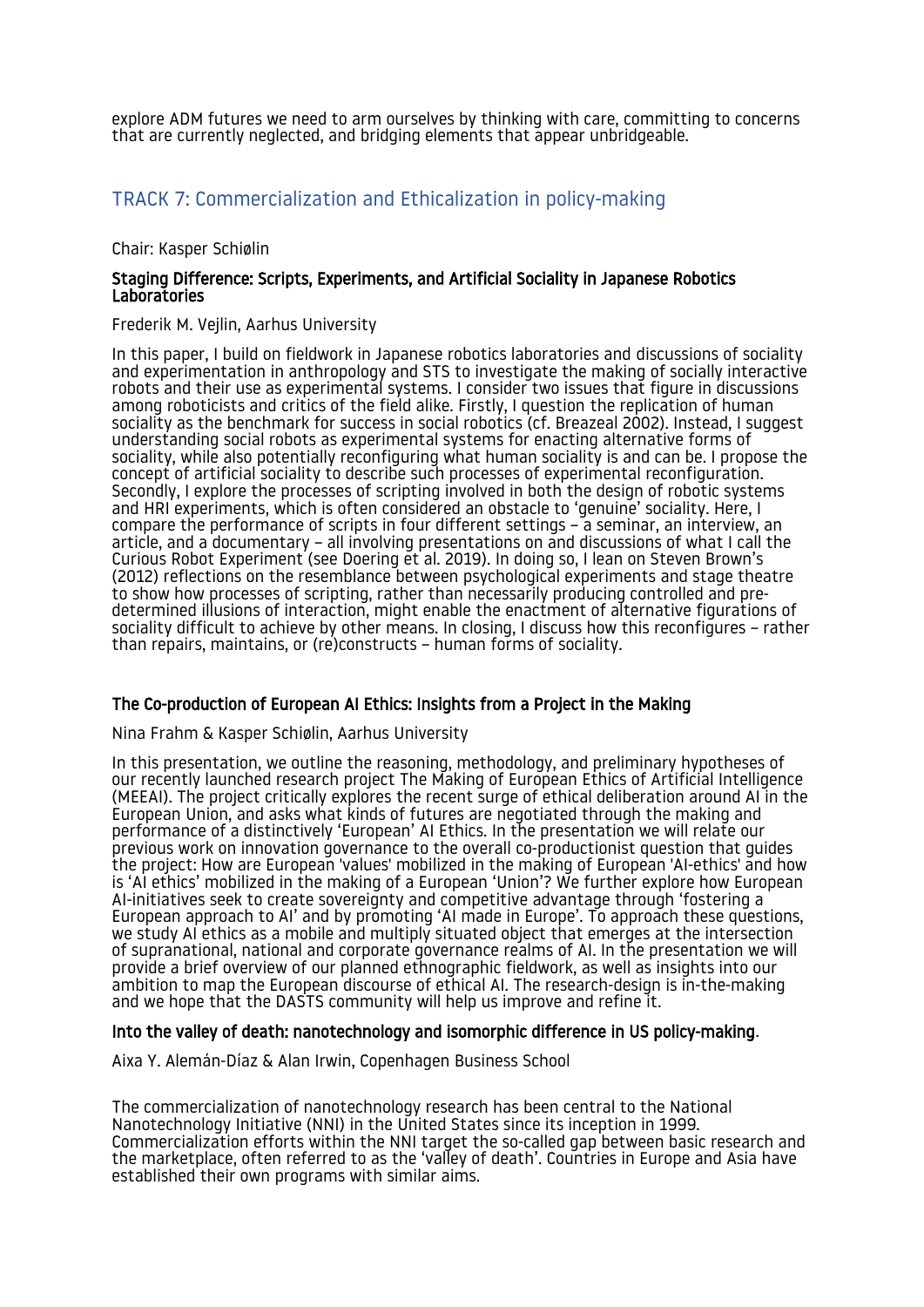Ideas of research commercialization have travelled worldwide, but their particular contextualization and enactment can take different forms across settings. We employ the concept of isomorphic-difference (Irwin, Vedel and Vikkelsø, 2021) in order to explore how global ideas within science, technology and innovation (STI) policy travel and take shape locally. In particular, we explore how the 'valley of death' trope gets domesticated within the NNI. This can be seen as a standard and much-reproduced representation of research-market relations. Yet, we point to the ways in which it is situationally enacted and co-produced. The metaphor might stay the same, but its specific meanings can vary substantially.

Reviewing policy documents from 1999-2021, we show how the increasing intentionality attached to the commercialization agenda obscures a complexity of meanings and processes that have changed to accommodate expanding and intensifying priorities over time. These isomorphic difference relations captured in the 'valley of death' extend STS notions of continuity and change in STI policy by showing how, in their evolution, the commercialization agenda gets caught up in increasingly intricate institutional, social and political framings. It raises new questions are raised for the relationship between STS and public policy-making – especially with regard to local strategies in the face of apparently globalizing pressures.

#### An Always Ethical Science: Public Policy and the Rise of Scientific Justice

Hilton Simmet

# <span id="page-16-0"></span>TRACK 8: Data Work in the Public Sector

Chair: Claus Bossen

#### Digital transformation and the HealthcarePlatform: Agency and socio-technical boundaries between professions

Claus Bossen, Aarhus Universitet

Naja H. Møller, Københavns Universitet

Digitalisering er en socio-teknisk proces, der medfører en redistribution af eksisterende opgaver og kompetencer og fremkomsten af nye. Processen medfører også forhandlinger og kampe om nye grænsedragninger mellem professioner, der får pålagt eller efterstræber forskellige opgaver i kampe om identitet og anerkendelse. Oplægget diskuterer disse sociotekniske forviklinger ud fra en case om implementeringen af den elektroniske patientjournal, Sundhedsplatformen, i Region Hovedstaden og Region Sjælland. I dette tilfælde lykkedes det gennem en alliance mellem teknisk ekspertise, ledelse og teknologisk redesign at modstå en dekvalificering af lægesekretærernes identitet og rolle og mindske forøgelsen af lægernes dokumentationsbyrde. Vi kan således af denne case lære noget om, hvordan man kan udfolde agens og forholde sig aktivt til socio-tekniske forandringsprocesser

#### Field Data in Focus

Adela Sobotkova, Department of History and Classical Studies, Aarhus University

Proponents of Open Science stress transparency and reproducibility of data transformation as well as tidy and FAIR data production, yet these principles are emphasized only once machinereadable digital data safely sits on a computer harddrive (Stewart-Lowndes et al. 2017; [Wilkinson et al. 2016\)](https://paperpile.com/c/CAXa6V/Mw2t+GcpJ). The collection of FAIR data – done by fieldworkers or lab assistants – is often excluded from Open Science and relegated to the margins of the Digital Data Lifecycle. The lack of visibility and prestige in human-mediated data capture is reflected in the lack of software designed to support degraded-network field- and lab- activities. In this paper, I discuss my experience with FAIMS Mobile - a generalized field data collection platform [\(Ballsun-Stanton et al. 2018\)](https://paperpile.com/c/CAXa6V/JS8Y)- during volunteer-run archaeological fieldwork in Bulgaria. The use of a robust platform allowed us not only to capture FAIR data in the field and minimize time spent in post-processing. It elevated our volunteers from data-workers to researchcollaborators, as instead of transcription, digitisation, and file labeling (automated by the software), they could participate in the analysis.

# The data work of medical secretaries in Danish hospitals

Casper Knudsen, PhD fellow, Aalborg University, Department of Planning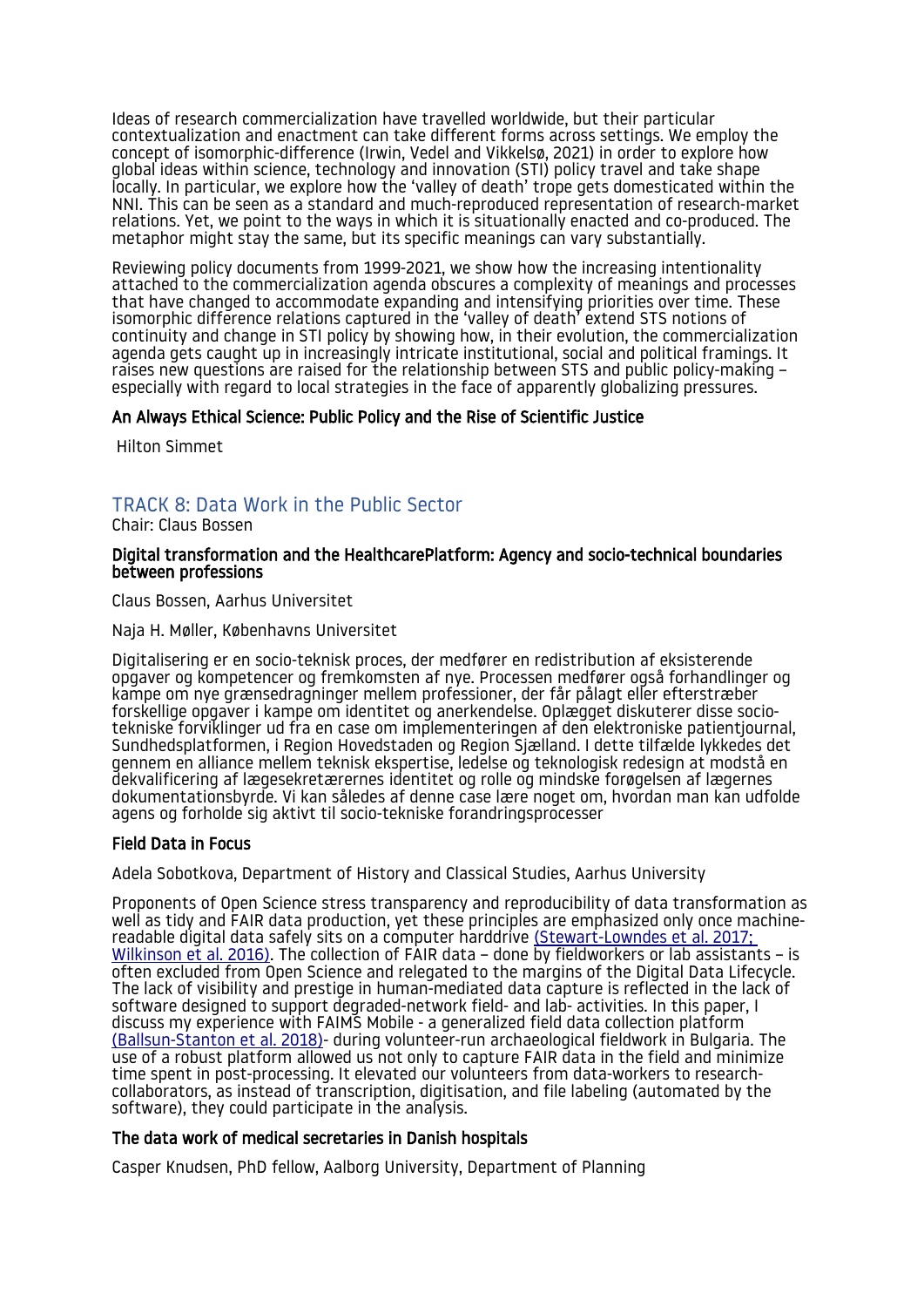Medical secretaries have played a steadily more central role in meeting the growing need for health data since their emergence in the 1930s. With electronic health records (EHRs) and techno-optimistic prospects of the data automation potentials waiting just around the corner, the profession has continuously been targeted for redundancy. However, rather than succumbing to automation, they have acquired new tasks following from digitalisation and still exist as a central staff component in the health sector.

While there is a considerable base of research on the datafication of health care, the data work emerging from datafication has been given only little attention. Through a sociotechnical study of clinical-administrative data work of medical secretaries in contemporary Danish public hospitals my research aims to shed light on the tasks that constitute the work of the medical secretaries in relation to particularly patient trajectory and registration data.

Preliminary findings of the study support existing research suggesting that the decentralized ward based organization of medical secretaries in the Danish hospital context enable a combination of knowledge of both clinical, organizational and administrative domains, which prove essential in the work with data. Through roles such as that of being the 'registration responsible' and their work on clearing 'error lists' this unique combination of knowledge and skills constitute a context sensitivity which is instrumental in securing that data is kept as correct as possible and in bridging the constantly changing national and regional requirements for documentation into the everyday work at clinic level.

#### Making Reliable Data: Enacting and Negotiating Data Quality through Data Work

Asbjørn M. Pedersen, Aarhus University

In this paper, I explore how data quality is enacted (Mol, 2002) and negotiated through collaborative data work (Bossen et al., 2019) in a healthcare business intelligence unit (HBIU).

High data quality is critical to support decision-making, quality care, and management of healthcare. Nonetheless, it poses as a challenge to both business intelligence (BI) and healthcare in general, as accurate, timely, and reliable data is needed to develop meaningful BI products as well as data-driven healthcare. While discussions often focus upon data collection processes and how to improve these to ensure high data quality, this paper offers a new understanding of how data quality also come into being or fall apart through the oft-invisible, but necessary data work in healthcare business intelligence.

Drawing on insights from an ethnographic field study of a HBIU and semi-structured interviews, I trace how unreliable data is transformed into being reliable through different data work practices of data collection, processing, and visualization. Here, data quality is negotiated, contested, and maintained, when BI employees develop and deploy new BI products. Thus, one crucial aspect of the BI developers' data work practice is to work with data as 'registered reality' which must approach the healthcare staff members' 'experienced reality'. Meanwhile, they must collaborate with healthcare staff members to overcome challenges like changes and differences in registration practices, data structure, and organization to do so. Hence, data quality, I suggest, is enacted, negotiated, and contested through collaborative data work practices. This study will contribute to our understanding of datafication and data work as socio-material practice.

# <span id="page-17-1"></span>JUNE 3

<span id="page-17-0"></span>TRACK 9: Caring and Commoning in/through STS interventions

Chair: Giacomo Poderi & Maurizio Teli

#### "My best competence is love"- Exploring Relational Perspectives in Sustainable Agri-Food Education: An Ethnographic Study of an International Master Course in Agroecology

Laura Brandt Sørensen, Stine Rosenlund Hansen, Niels Heine Kristensen, Institute for Human and Technology (IMT), Roskilde University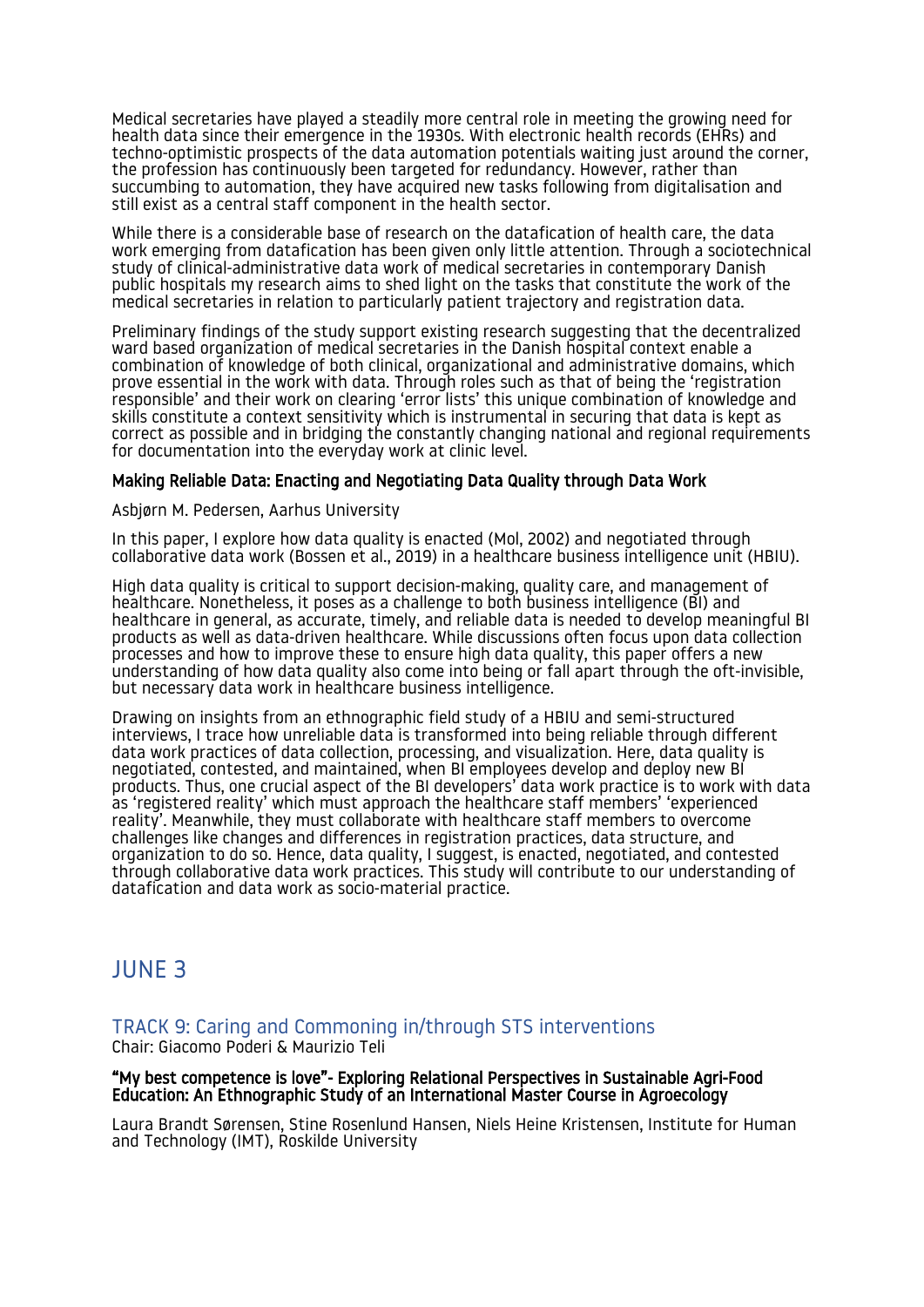This paper explores educational practices in sustainable agri-food educations and the role of relational perspectives in an educational context. Educating professionals in sustainable agrifood systems has achieved particular attention as central for achieving the global Sustainability Development Goals. Courses in sustainable agri-food systems are becoming prevalent at many universities to provide students with a broad understanding of the complexities and interactions among the environmental, economic, and social dimensions of sustainability. In practice, however, there is little scientific knowledge about how different learning approaches accomplice this. This paper draws on an ethnographic case-study of a one-semester master course in agroecology, including interviews and participatory observations. Theoretically, the paper bridges existing theoretical discussions of practicebased, experiential learning and sustainability education with STS thinking and brings morethan-human relations into the context of education. The paper provides a new contribution to the development of sustainability agri-food education, as it shows that relational perspectives allow dynamic interactions, more-than-human relations, emotional and value-based aspects (love and care), to participate in the future-making of sustainable agri-food systems. Thus, these aspects are constantly negotiated through, and with, dominating scientific paradigms, discourses of sustainability, and activism, in the educational practice. The discussion in this paper is an attempt to acknowledge the unpredictable and neglected stories and doings as essential in how knowledge-practices come into being.

#### Controversy mapping and the care for climate commons - Re-assembling the Danish climate movement by counter-mapping digital network maps

#### Adam Veng & Irina Papazu, IT University of Copenhagen

The Danish general electoral campaign in 2019 saw a unifying culmination of the "climate movement", as a diverse assembly of green think tanks, school children and direct-action protest groups succeeded in turning climate into the paramount political issue of the election. The government has since signed the "most ambitious Climate Act in the world", however, the climate movement, alongside several scientific experts, has since expressed dissatisfaction with the government's politics on the green agenda, while the government itself and its established networks of cooperate "climate partnerships" maintains to uphold an ambitious climate politics.

This paper is based on nine months of mixed-methods research, using the digital tools Hyphe, Gephi and CorText to map the relations between different public Danish actors (NGO's, businesses etc.) and their "matters of concern" (Latour 2004) in the controversy of the Danish green transition. Inspired by literature on counter-mapping data science (Dalton and Stallmann 2018), it introduces an interventionist methodological experiment in using network maps as props for material participation (Marres & Lezeaun 2011) in a workshop setting with invited activists. As such, the paper seeks to explore how critical discussions of network maps can become a 'prototype for prefiguration' (Jimenéz 2014) for mapped entities to collectively evaluate and re-invent both their position in a controversy and their methods for obtaining public impact. The experiment is framed by a discussion of the potentials of research collaborations with state-opposed commons and their politics of world-building (Zigon 2017, Caffentzis & Federici 2014) in the field of controversy mapping.

#### Maintain-ability. On Life Alongside Computer Software

#### Mace Ojala, IT University of Copenhagen

This paper, based on my recent thesis (Ojala 2021) examines what lessons about living with technology can we learn from software maintainers who struggle to keep digital infrastructures – at least most of the time – in good running order. The empirical material of the research was collected at four events as programmers convened to discuss breakage. Drawing on STS, I identify themes which concern programmers as they give testimony of their lives lived alongside computer software.

The findings firstly challenge the imaginary of existing software as an stable object, and secondly nuance and specify the notions of maintenance documented in research literature. Themselves well versed in conceptualizing breakage, software maintainers exercise considerable agency over the immediate material in their care; code. However in doing so, they also find themselves having to articulate dynamic, interdependent and hybrid networks of relations which they are intimately entangled with, and whose durability depends on the success of their ongoing, indeterminate reconfiguration. Both the programmers and the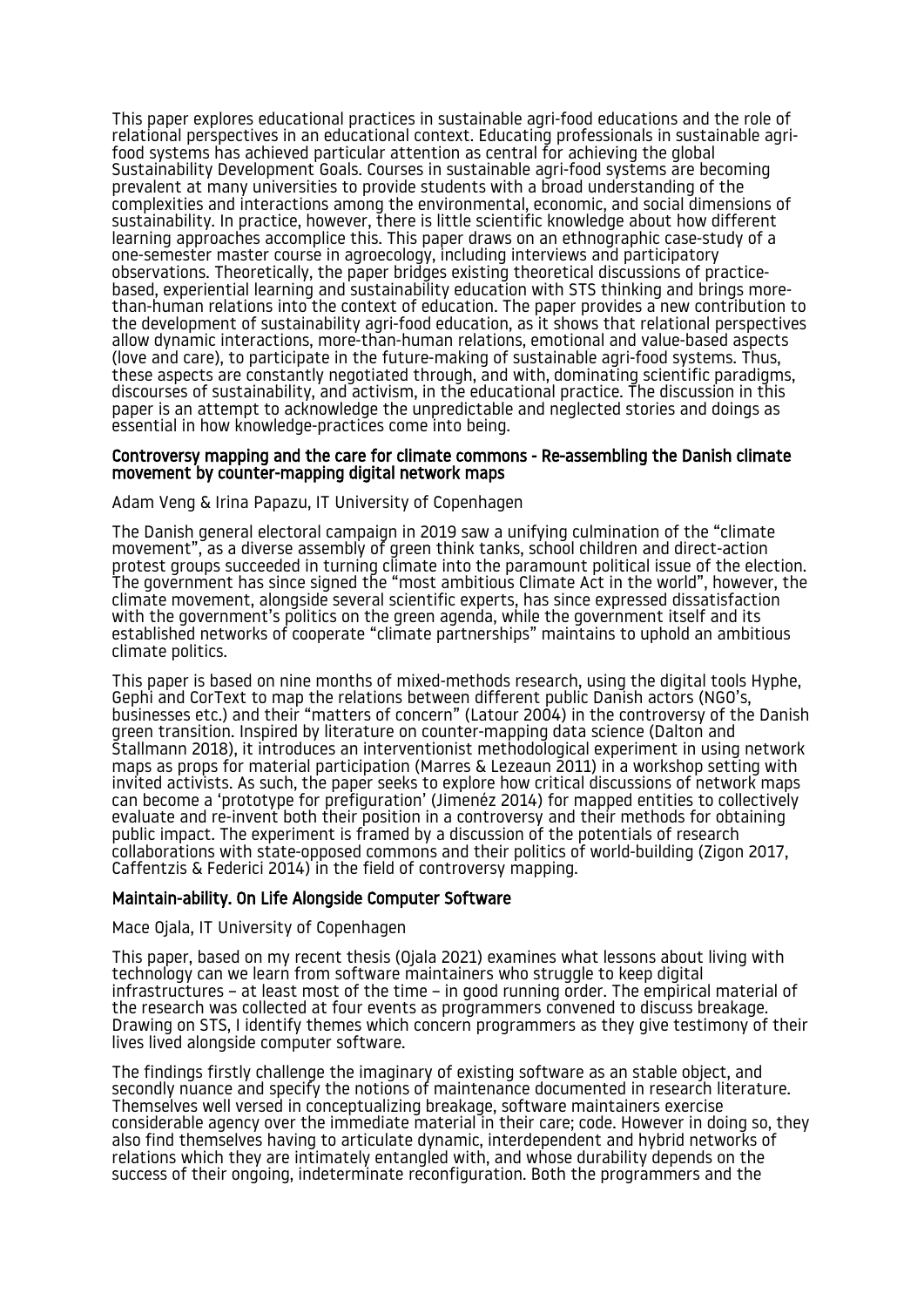software they maintain must continuously navigate risks of breakage, burnout, bugs or falling into obsolescence.

Inspired by feminist technoscience and in response to so-called broken world thinking (Jackson 2014), I theorize the concept of \*maintain-ability\* and demonstrate its application to foreground the situated, fragile and often underappreciated capacity to not only give but also receive care which holds together more-than-human worlds at the dawn of the third millennium.

#### Creative reuse in commons

Sanna Marttila & Joanna Saad-Sulonen, IT University of Copenhagen

Latching on to the research agenda on Commoning Design, which aims to support the designing with/in commons and co-creating conditions for participatory processes and practices as commoning, this presentation is interested in exploring the tactics and strategies created for sustaining and supporting collective creativity/making relying on commons. Our presentation draws insights from two specific instances of creative reuse and production: first, the cultural heritage hackathons as interventions to contribute to cultural commons, and second, the phenomena of DIY face mask designs during the Covid-19 pandemic. We look into both synchronous and asynchronous onsite and online commoning activities, especially practices of commons-oriented groups to bridge between different actors and entities that, develop alliances to learn new skills and . Specifically, we explore what roles documentation and knowledge pooling, maintaining, and sharing plays in sustaining commons. In addition, we draw our attention to temporalities of commons, and probe political and ethical implications of creating new artifacts and designs building upon commons.

The presentation aims to connect and contribute to the ongoing discussions on how in practice, institutions and communities alike can create commoning strategies to socially govern and care for the commons.

#### Examining the role of care and reciprocity in human-soil relations as enactment of regenerative farming

Ane Kirstine Aarea, Laura Sørensena & Stine Rosenlund Hansena, Department of People and Technology, Roskilde University

The paper explores human-soil relations, as a theme calling for attention in the regenerative turn. With logics of the scientific revolution, soil has been perceived as a resource to control and exploit but a growing awareness is arising for the need of urgent ecological care. The paper seeks to illustrate the potential of applying STS thinking in turning towards the interrelatedness of non-human and human actors as mutual dependent collaborators of a regenerative life. The paper draws on empirical material from three studies in the field of regenerative agri-food systems: An ethnographic study of agri-food educational practices, focus groups with farmers in 9 countries, and interviews with 12 Danish farmers while doing soil assessment in the field. Through this material, the paper unfolds the way human-soil relations are entangled and with what consequences. The study shows that farmers' engagement with soil cultivates caring practices, where farmers change from being in control of soil, plants and animals to become learners that develop together with soil. This version of human-soil entanglements entails new ways of valorising 'good' food, as it challenges dominant enactments of quality food where original relations and interconnections with soil is preferably erased. Soil is also entangled with the futureness of humanity, universally and individually, and the relation of reciprocal care with future and past generations. Thus, examining these entanglements unearth a diversity of hope for an ever-changing and regenerative potential for life.

# <span id="page-19-0"></span>TRACK 10: Ruptures Through Re-politicizing Technified 'Facts' on Sustainability Chair: Julia Kirch Kirkegaard

# Facts and Politics of Air Pollution in Copenhagen

Steffen Dalsgaard & Rasmus Tyge Haarløv, IT-University of Copenhagen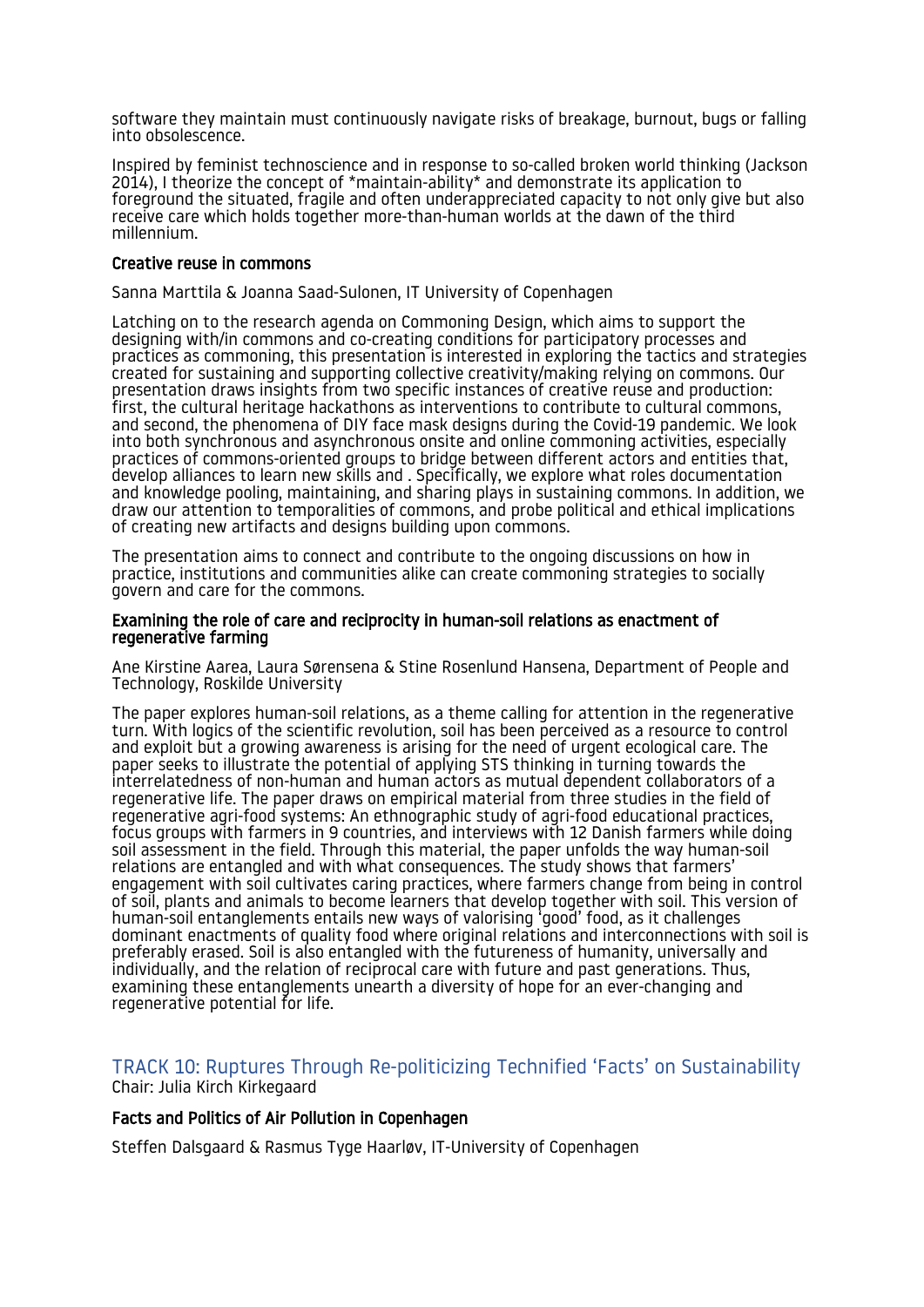The introduction of Google's Project Air View (PAV) in Copenhagen has re-invigorated local concerns over air pollution. In contrast to established techno-scientific networks which deploy well-known air pollutants as visible in accordance with European limits, the PAV has both contributed with fine-grained measurements as 'technified facts' at street-level and it has amplified the visibility of new and emerging objects of aerial governance such as ultrafine particles and black carbon over which there is yet to form scientific or 'factual' consensus. The objective of this paper is twofold: Firstly, we analyze the divergent and heterogeneous identifications and representations of air pollution in Copenhagen. Secondly, we discuss how groups of concerned citizens in their push against entrenched ways of thinking about air pollution are empowered by the PAV's fine grained air pollution visualizations in different ways. While some citizens deploy the PAV to (re)politicize pollutants stemming from aviation, busses, and smaller vehicles, others propose novel urban green designs in dialogue with municipal authorities. At the same time corporate and some governmental actors attempt to depoliticize the problem of air pollution by deferring responsibility to established conventions for which air pollution 'counts'. All in all, we argue that Google's contribution to the (re)politicization of air pollution in Copenhagen is a multi-facetted process, which solidifies existing political environmental contrasts rather than depoliticizing or solving them.

# The Competition of Heat Pumps

Caroline Anna Salling, IT University of Copenhagen

This paper analyses the politics of competition through the policy-incentivised simultaneous installation of large and small heat pumps in Denmark. The heat pumps are prepared for competition with both old heating solutions as well as with each other in order to electrify and decarbonise. As district heating pipes are extended into new areas of towns and cities with the help of large heat pumps, small heat pumps are in policy and marketing offered as solution mainly to households that not (yet) have access to district heating. I have ethnographically followed district heating engineers in the city of Odense, Denmark, in putting heat pumps to work to utilise excess heat from servers within the nearby Facebook datacentre. The excess of hot, usually lukewarm, air from industrial machines is raised in temperature and converted into water that can flow in the pipes of the district heating and assist in phasing out fossil fuels.

Through three events – a course taught on thermodynamics to employees, the installation of heat pumps next to the datacentre, and a lobby meeting - competition is analysed as emerging through the implementation of thermodynamic theory and policy incentivising technology instalment. Experiencing competition is a rather new event for the district heating sector, which happens in contrast to the arrival of the monopolistically governed Big Tech hyperscale datacentre that draw several benefits from attaching itself to the community form of energy arrangement, as district heating is often described to be.

#### Infrastructuring the trouble: Sustainability reports, facts & expertise

Michael Hockenhull, IT University of Copenhagen

Danish and European law requires large corporations operating in Denmark to report on their sustainabillity initiatives. Simultaneously, financial markets are increasingly interested in investing in companies which perform well in Economic, Social and Governance (ESG) ratings and similar benchmarks. This has lead to a steady rise in the quantity and importance of sustainability reporting, a process through which corporations purport to document how they are becoming more sustainable, decreasing their emmissions and doing good in the world through measurements and the creation of facts.

Corporate' greenwashing' and CSR spin is no new phenomenon, and it is thus easy to dismiss such reports as nothing more than branding. However sustainability reporting is simultaneously a practice which companies pour many hours of work into, procuring data, developing calculations, conforming to standards and which many corporate actors genuinely believe represent an attempt at positive action. It thus represents a 'trouble' (Haraway, 2016), in the sense that it is a pervasive practice which we may want to disregard as an expression of frivilous corporate non-action, but nevertheless is a site of practical fact-making.

This paper documents how a particular conception of corporate sustainability is being produced in this reporting practice, through the mobilization of particular laws, data, standards and expertises, before being expressed in reports. The reports are thus material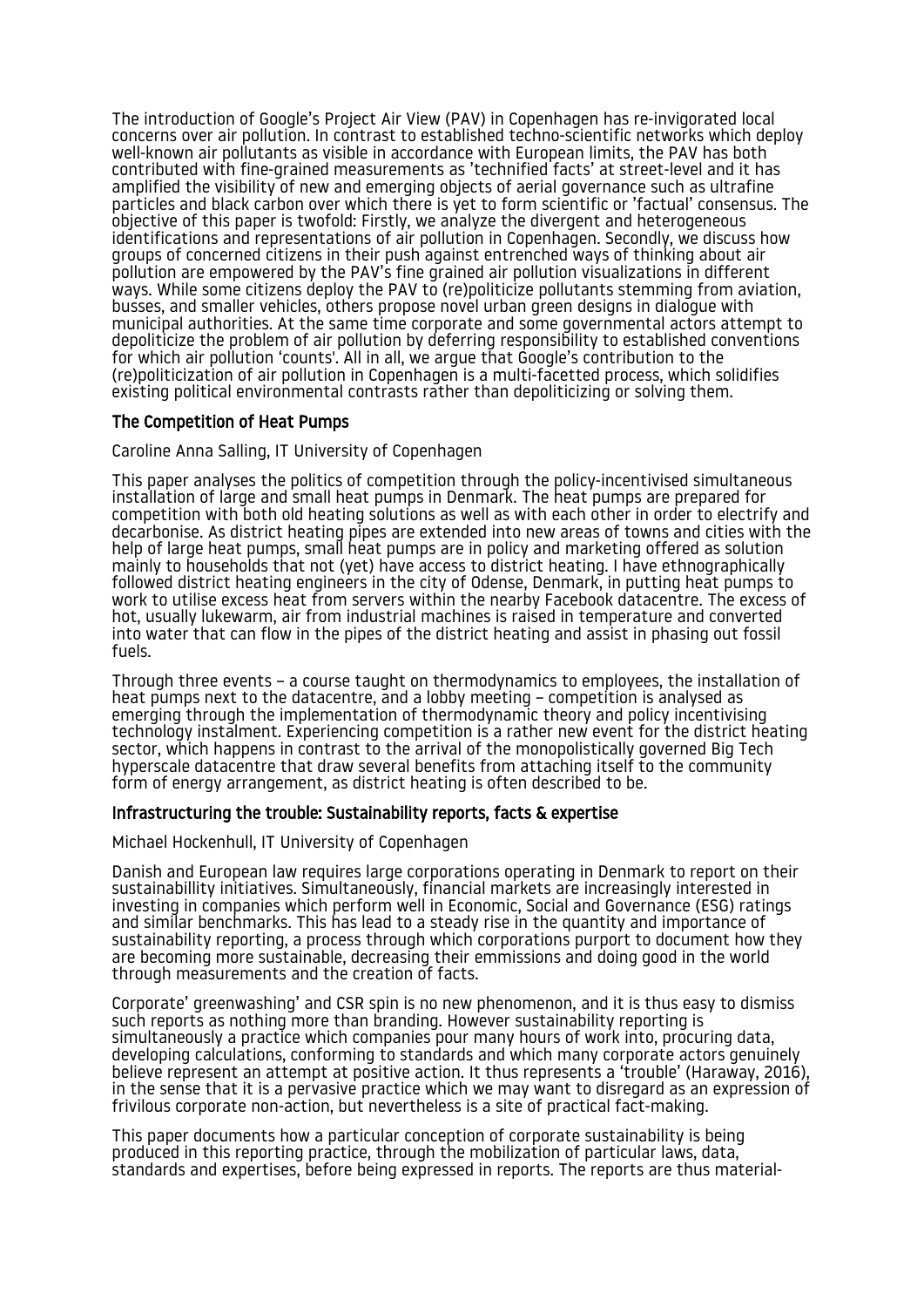semiotic actors that hold the potential for systematic study, interrogation and, perhaps, repoliticization. The paper finally outlines how digital and quanti-qualitaitve methods might help facilitate this work.

#### Instruments for sounding the alarm – how activists use technification and dramatization to critique wind turbine projects.

Daniel Nordstrand Frantzen, DTU Wind Energy

I aim to present preliminary findings from my ongoing empirical work on local controversies over wind farms in Denmark, conducted as part of my PhD within the Co-Green project. Departing from the theme of the panel, this presentation asks: If the green transition has become overtly technified, which conditions does this create for re-politicizing it?

In order to answer this question, I focus on the groups of local and 'coincidental activists' (Blok & Meilvang, 2014) who protest against specific wind farm projects. I inquire into the ways these groups acquire competences for criticizing (and hence repoliticising) the projects. Firstly, I argue that the activists employ 'modes of technification' (Tironi, 2015), that is strategies for becoming technical entities that can e.g. do critical readings of sound propagation maps or monitor endangered animals in the areas of planned turbines. Secondly I show how the activists 'dramatize' (Bijsterveld et al., 2008) wind turbines and their noise in personal stories, posters and spectacles in order to highlight what they find to be the problems of wind turbines.

Lastly, I discuss how these technified and dramatized critiques are met by the professionals in the field such as planners and noise experts. I suggest that the critiques cause ruptures as they do not quite fit the language and methods of the professionals. Hence the activists' critiques are often not leading to much change of the projects.

# <span id="page-21-0"></span>TRACK 11: Climate Imaginaries

Chair: Pablo Velasco

#### Suspending Democratic (Dis)Belief: Technodemocratic Imaginaries of Solar Power in Morocco and Tanzania

Monamie Bhadra Haines, Technical University of Denmark

Sharlissa Moore, Michigan State University

Turner Adornetto, The Ohio State University

This paper proposes the concept of technodemocratic imaginaries (TDIMs) to supplement the widely-used framework of sociotechnical imaginaries (STIMs) for analyzing nonliberal political contexts in energy social science research. Taking the power of coproductionist analysis of STIMs seriously, TDIMs highlight the inherent instabilities and ruptures within overarching STIMs by arguing that not only are particular groups marginalized and excluded but that they continue to practice and mobilize their own imaginaries of collective governance and justice vis-à-vis energy systems. Also, in contrast to studies of contested STIMs, where a shared mode of (often elite, nationally-circulating) knowledge politics undergirds different imaginaries, TDIMs includes subaltern modes of political engagement and knowledge-making. TDIMs expand conceptions of democracy--often implicitly conceptualized as liberal democracy--to include shared practices of credibility in nonliberal political orders. The intent is not to promote democratic relativism but rather to ask scholars and international energy-access practitioners to suspend their democratic disbelief when studying energy matters in so-called nonliberal contexts. We develop the concept of TDIMs by comparing two African nationstates–Morocco and Tanzania–to show how the states and subaltern groups do (or do not) develop TDIMs related to solar power. While international governance organizations often portray Morocco as authoritarian and Tanzania corrupt, each state differently experienced (de)colonization, is part of different transnational assemblages, and practices different relationships with domestic subaltern groups. Whereas low-income citizens and indigenous groups seek integration into the Moroccan state's STIM, the Maasai in Tanzania chart their own TDIM separate from the state and international development groups.

#### "The science is clear, our climate is changing": Futuristic representations of climate risks

Antoinette Fage-Butler, Department of English, Aarhus University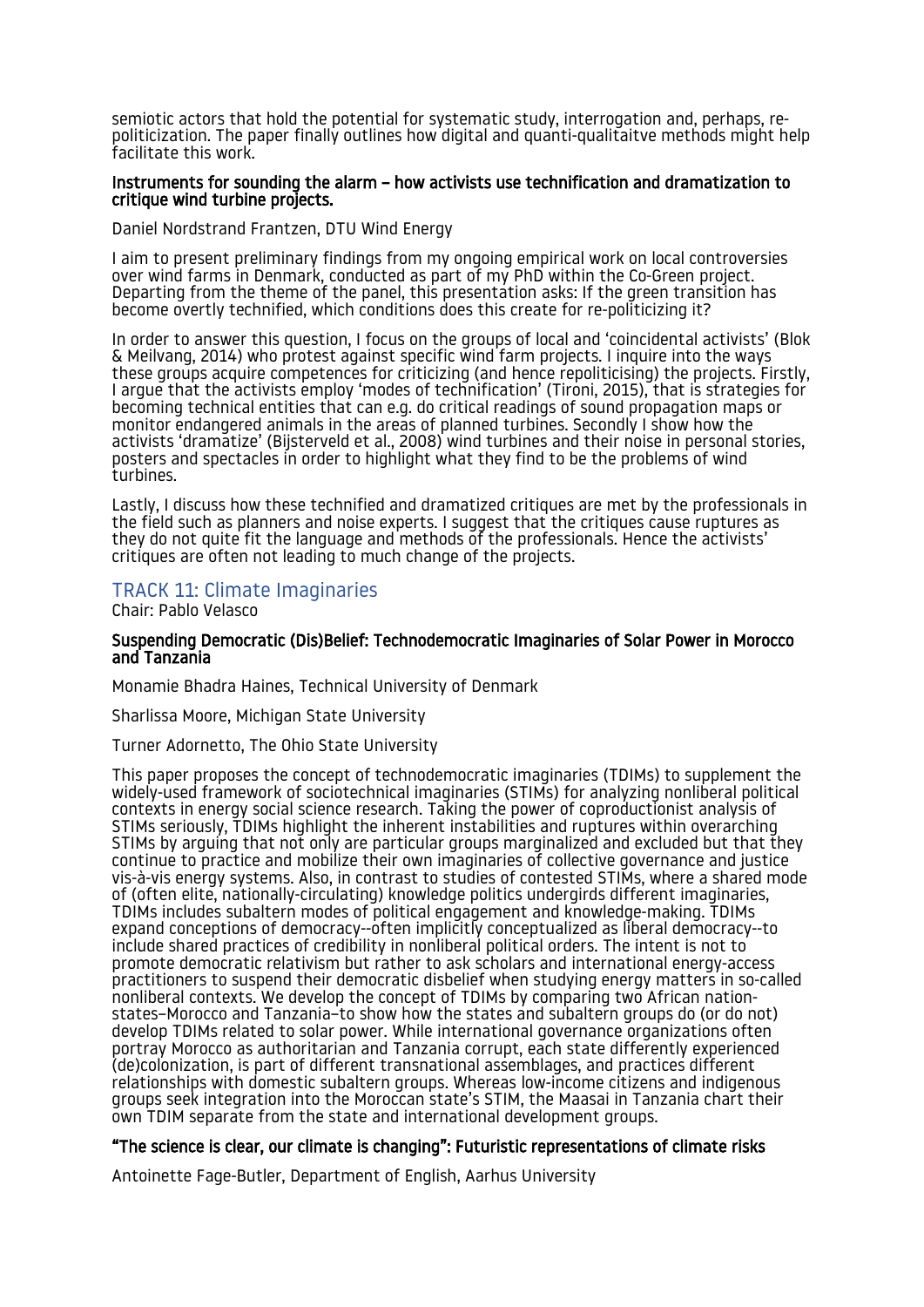A primary purpose of risk communication is to promote understanding and awareness of future potential dangers, so that action can be taken to minimise or avert the risk. In the various spheres of social action, however, responses to the grave and incontrovertible risks of climate change have been insufficient (Latour, 2017; Willig & Blok, 2021). The communication of risks includes the representation of aggravated versions of the risks, often set in the future. We see such representations in the "future scenario" figures of the IPCC (2021) report, while filmic narratives such as *Don't Look Up* warn about the catastrophic perils of indifference and neglect, despite risks being scientifically documented. The purpose of this paper is to analyse using discourse analysis (Foucault, 1972) and social semiotic analysis (van Leeuwen, 2005) the discursive representation of climate change risks in a futuristic weather forecast set in 2059 by the UK's Meteorological Office (2021). It finds that the risks of climate change are represented mainly as causing harm to public health and infrastructures, as inconvenient, intrusive and dangerous, and as needing to be taken seriously. The discourses underpinning the representations of the risks emphasise the strength of the scientific evidence, the primacy of health and quality of life, and the importance of taking collaborative action now. The paper discusses the findings in relation to research on climate risk communication and public engagement, the question of values in scientifically attested risks, governmentality theory, and the ethics of responsibility.

#### 'Every man can choose his own climate': The Mechanics of Geoengineering in Jules Verne and Didier de Chousy

#### Sebastian Egholm Lund, Aarhus University

Questions of geoengineering have been widely discussed in recent years with scientists such as Erle Ellis claiming that technofixes will lead the way to a 'Good Anthropocene' while scholars such as Clive Hamilton highlight the catastrophic potential that climate engineering entail. However, there exists a lack of historical understanding of how symbolic forms in the past have imagined deliberate, anthropogenic alterations to the planet. My paper addresses this question by delving into two pieces of French science fiction: Didier de Chousy's *Ignis* (1883) and Jules Verne's *Sans dessus dessous* (1889). Specifically, I compare Chousy's satire of The Central Fire Company's desire to equalize the seasons with Verne's critique of The Baltimore Gun Club's attempt to melt the North Pole to show how both novels display climate engineering as the result of a mechanical worldview that sees planetary processes as reversible. I argue that both authors exhibit a scalar awareness in stressing the Earth not as a singular ahistorical object but as a multitemporal and multiform system. In conclusion, this paper, by examining the science fiction of Verne and Chousy, sheds light on the neglected issue of how recent discussions of climate engineering are based on past cultural and literary representations.

#### A state of emergency or business as usual? A three-dimensional perspective on the role perceptions of climate scientists, climate journalists and citizens in climate science communication

Peter Busch Nicolaisen, The Danish Centre for Studies in Research and Research Policy, Aarhus University

Abstract: The uncertain, disputed, high-stakes and urgent character of the climate challenge facing modern societies may alter the conventional notion of what is expected of scientists, journalists, and citizens in the public discussion of climate science. Based on an analysis of 15 focus groups with Danish climate scientists, climate journalists and citizens, this study will examine what the three actors expect of themselves and each other in climate science communication. The analysis shows that neither of the three actors want climate scientists and climate journalists to act as advocates, although there is agreement that it is legitimate for the former to express emotions connected to their findings. Overall, there was consensus among the actors concerning the raison d'ètre of climate science and climate journalism, while the appropriate information-seeking behaviour and involvement of citizens is more contested.

<span id="page-22-0"></span>TRACK 12: Values in Care and Treatment Chair: Astrid Meyer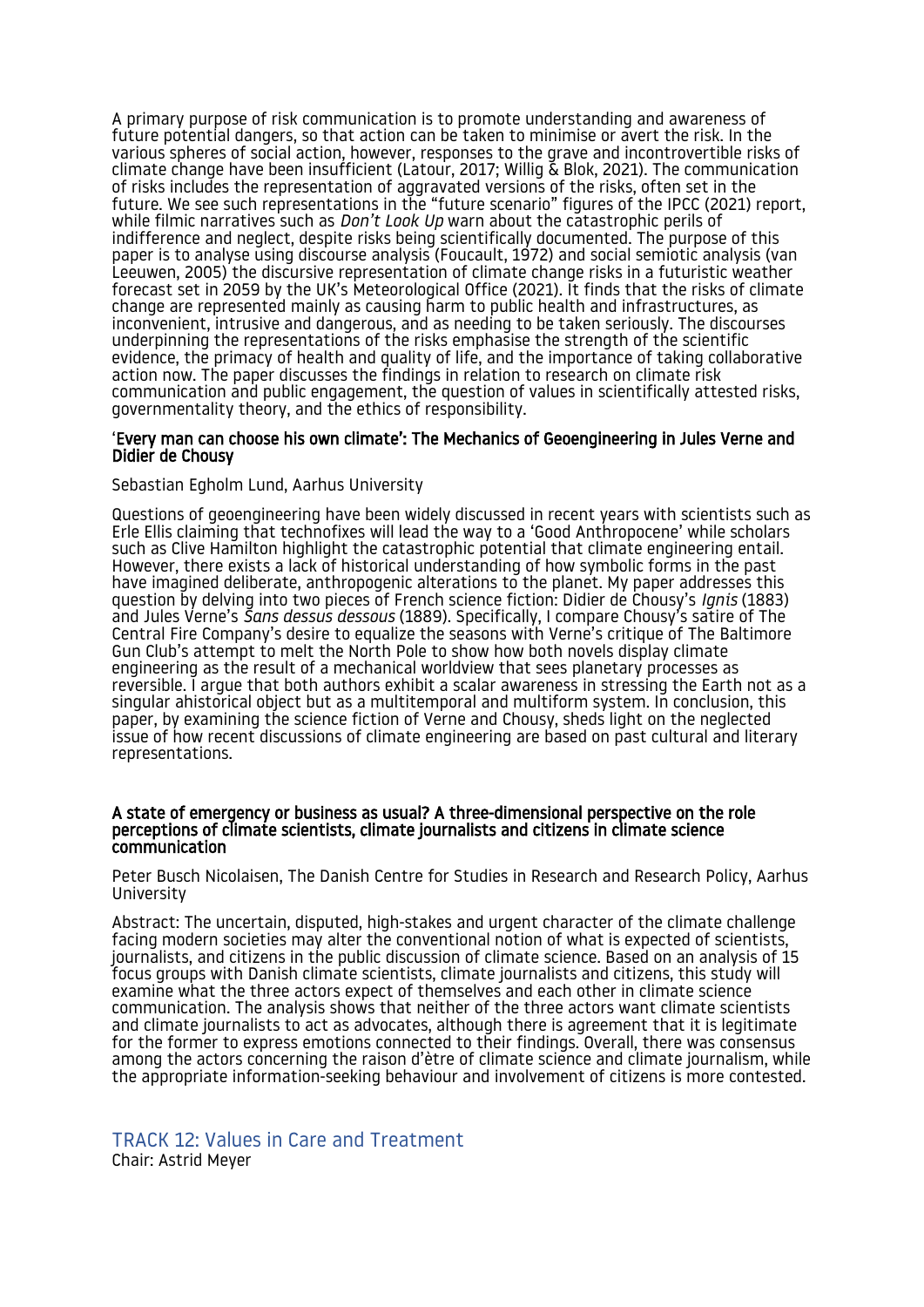#### Cooling the patient out: Distributed decision-making and heated debates over access to advanced therapies

Sarah Wadmann, Laura Emdal Navne &Amalie Martinus Hauge, VIVE – The Danish Center for Social Science Research

Gene therapies are increasingly being marketed in Europe and beyond. While therapeutically promising, the new therapies come with unprecedentedly high pricing. In welfare state settings characterized by ideals of equality and universal access, their introduction spurs debate about the distribution of healthcare resources. Based on a case-study of access restriction to a pharmacogenetic treatment in Denmark, this study explores how accountabilities are distributed and re-distributed when rationing decisions becomes an object of public scrutiny. Based on analysis of patient complaint cases and interviews with patients, relatives, and patient organizations, we find that patients are referred back and forth between organizational units when seeking to understand on which grounds treatment access is being restricted. As a parallel to Goffman's (1952) notion of 'cooling the mark out', we suggest that the institutional set-up meant to ensure procedural fairness and impartiality also serves to 'cool the patient out'. Goffman designated the process of 'cooling' to a specific actor, a 'cooler' who takes on the role of consolidating the upset 'mark', i.e. the victim of the situation. In this paper, we argue that it is the distributed accountability of rationing decisions that has a chilling effect on the heated rationing debates. From the perspective of politicaladministrative decision-makers, cooling may be necessary to ensure cost-effective resource distribution. For the patients who are being 'cooled out', however, the process does not always lead to acceptance of the circumstances: Attempts of cooling may prompt a renegotiation of the relationship between the self and society and fuel activism.

#### Journeys into stem cell treatment - Decision-making journeys into the promised lands of hope, trust, and unknowns

Anders Grundtvig, Copenhagen University, Department of Public Health, MeST

*How does online information-seeking journeys for potential stem cell patients take shape?*  Stem cell research is a fast evolving and promising medical field. The field holds the promise to change and disrupt the way patients perceive medical care and provide new possibilities for patients that have few today.

Disagreements and disharmonies between the scientific community, government bodies and the broader public, complicates where and how to find information about stem cell treatment for potential patients.

Methodologically and ontologically positioned within the field of digital STS and controversy studies and equipped with state-of-the-art open-source programming tools, this PhD project asks; *how does the infrastructure of online stem cell treatment information impact trust to the established health care system? And how does it impact the decision making of whether to enroll for stem cell treatment?* 

This PhD project suggests three independent but related sub-studies to study the overall subject of potential stem cell patient's decision-making journeys. 1) *Entry points* 2) *Public debates and opinion makers* 3) *Follow the information flow,*

- 1. The sub-study of *Entry points* focuses on the initial online places where potential patients visit and the first responses they meet.
- 2. With the sub-study of *public debates and opinion makers* I zoom out to gain broader perspectives of the field through a content-analysis-mapping to categorize discussions and opinions thematically.
- 3. *Follow the Information Flow* explores how information travels and evolves in online community networks among multiple actors and places

This PhD Project seeks to contribute with new insights into the sense- and decision-making process of a broad range of different types of actors contemplating stem cell treatment.

#### Privacy and Surveillance in Care Work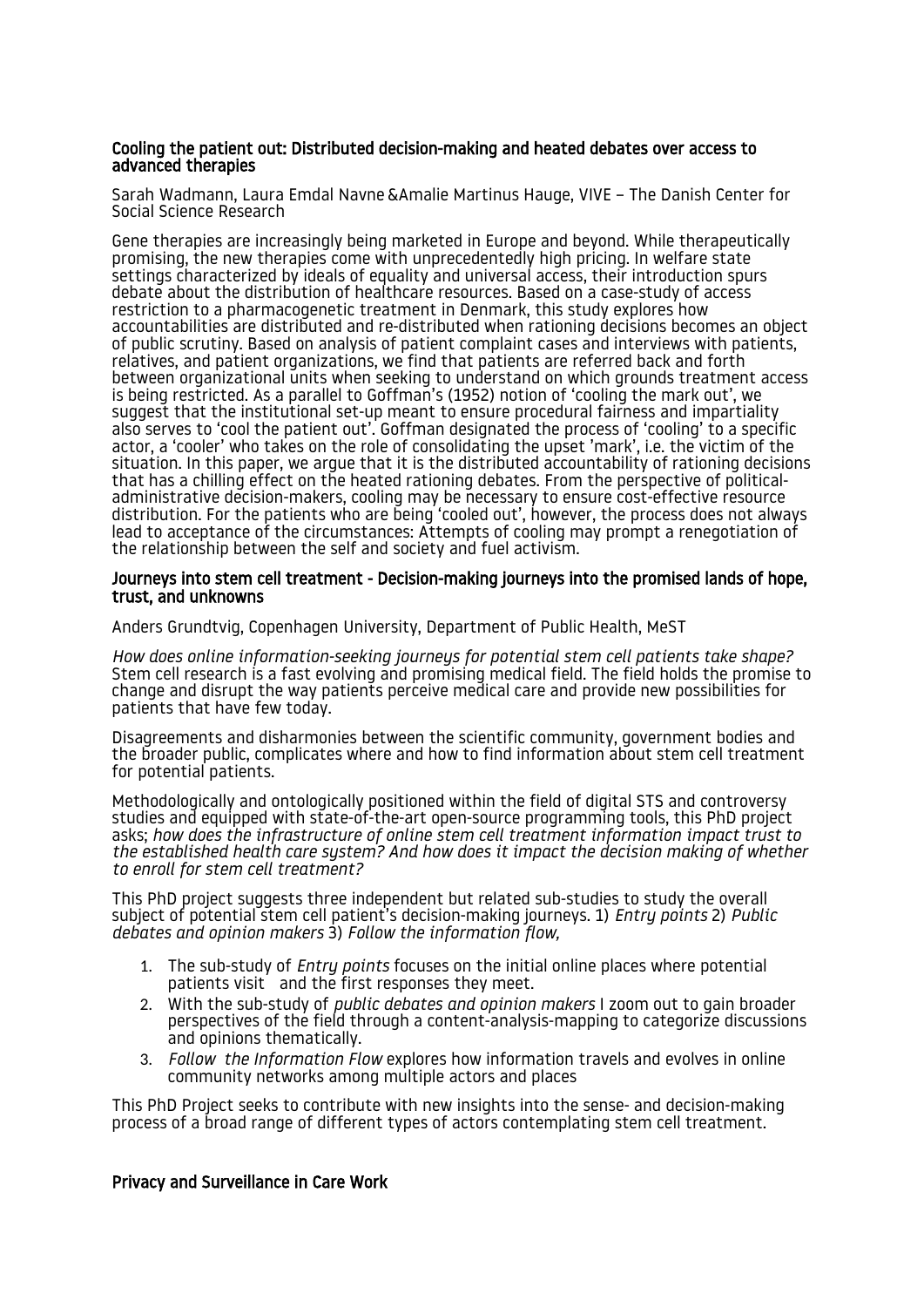Stinne Aaløkke Ballegaard, Chief analyst, VIVE The Danish Center for Social Research

Astrid Meyer, PhD student, Aarhus University

Anders Albrechtslund, Associate Professor, Aarhus University

This paper explores how privacy is perceived and enacted in nursing home. The question of how privacy is enacted is related to a larger research question of how to create an ethical framework for use of surveillance technology in nursing homes. Thus, the paper explores the interplay between care, privacy and surveillance.

Through ethnographic fieldwork and interview-based investigation, we investigate perspectives and practices in which privacy is negotiated and contested. In our studies, we have observed how privacy is related to spatial layout of a nursing home, acts of care and body works, as well as to the physical presence and absence of care workers and surveillance technology such as passive infrared sensors, door alarms, GPS trackers and short live video feed.

While our research identify a mutual goal of preserving privacy while caring for the elderly, statements from caregivers, relatives, government officials and a juridical association point to a contested understanding of privacy and how the use of surveillance technology both supports and ruptures understandings of privacy. Some caregivers point out that the use of surveillance technology in some cases allows for more privacy and less intrusion than had a care worker been physically present. A juridical association and government officials, who perceive physical presence as less intrusive, however, oppose to this.

We discuss both lines of argument in relation to the practices of care, privacy and surveillance, as well as implications of these conflicting perspectives.

# <span id="page-24-0"></span>TRACK 13: Approaching Platform Work

Chair: Kalle Kusk

# "This order is shit": Negotiating with algorithmic management on a last-mile delivery platform

Kalle Kusk, PhD Student, Aarhus University.

This paper presents food delivery workers' continuous negotiations with the algorithm that organizes their work. Managing algorithms have proliferated throughout the last decade with some regarding their advent as a form of digital Taylorism and as the emergence of a new control regime (Cherry, 2016). Characteristics such as constant monitoring, information asymmetries and obfuscation have all been critically pointed out (Lee et al., 2015; Veen et al., 2020). However, studies also display how algorithmic management is not hegemonic, but rather allows for various types of worker responses (Ferrari & Graham, 2021; Kusk & Bossen, 2022; Veen et al., 2020). Building on ethnographic research as a food delivery worker, as well as ride-alongs and interviews with workers this paper argues that such a response is at the center of the arc of work (Strauss, 1985) on the last-mile delivery platform Wolt. The paper presents how some food delivery workers reflexively and strategically decide which orders to complete based on in-situ calculations contingent on factors ranging from their relative position to the restaurant and customer, the current demand on the platform and the speed of restaurants. The paper argues that the workers, through these calculations, to some extent shape their role in the division of work. Based on this, the paper problematizes assumptions that algorithmic management necessarily leads to a micro-managed and deskilled worker and stresses the necessity for both academic and regulatory granularity when situating and regulating algorithms in specific work constellations.

#### The human in and outside the app: Ethnographic studies of algorithmic management in digital platform work

Katrine Duus Terkelsen, Department of Anthropology, Aarhus University

Abstract: This paper is based on the collaborative work of 'The Danish Research Network on Platform work'. A central component in the narrative about digital labour platforms is that the workers are independent users of the platforms, rather than employed workers. This narrative especially rests on the digital platforms' use of algorithmic management. In this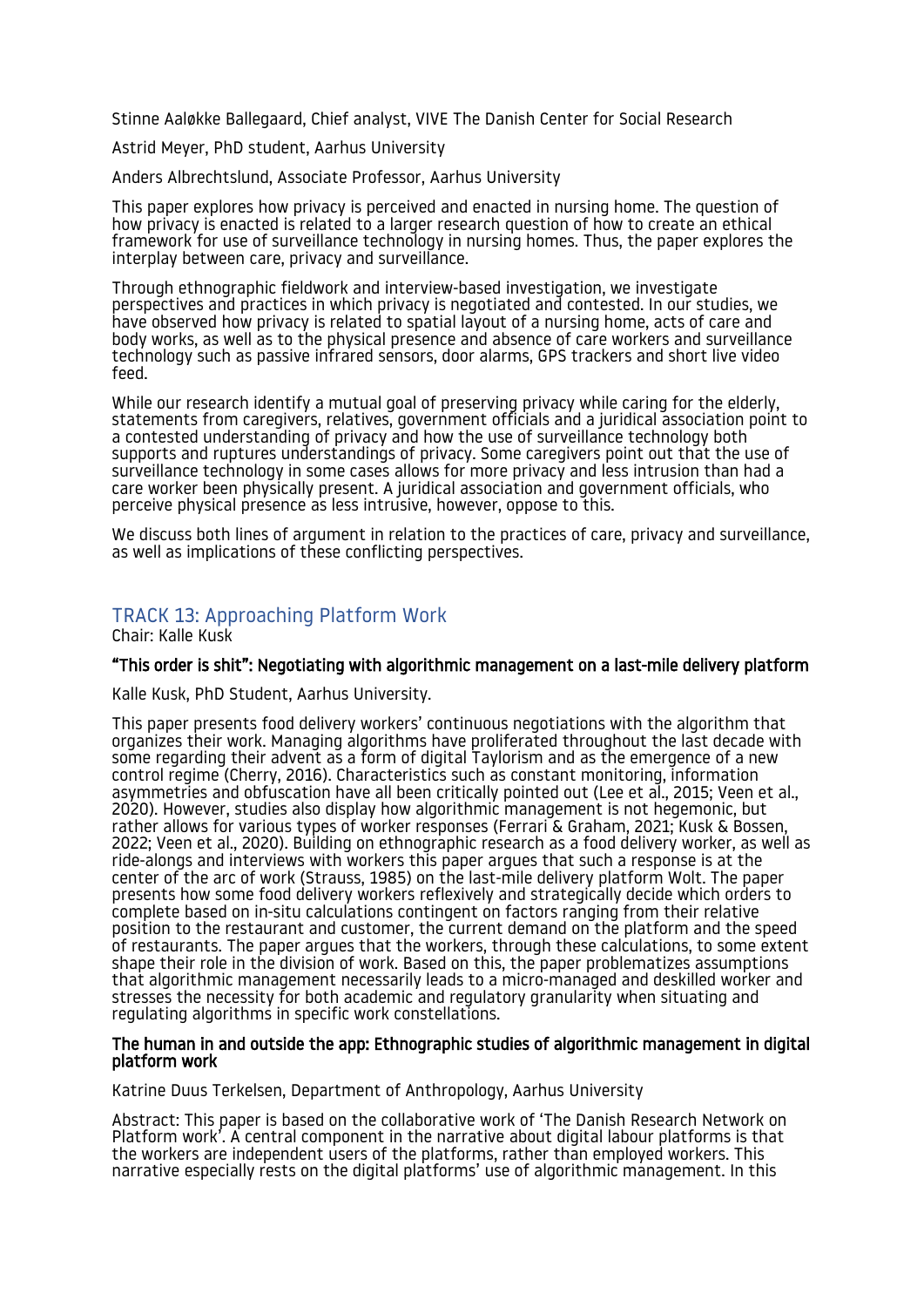paper, I challenge the conception that digital platform workers are mere users of the apps they work through, being managed only by algorithms. Drawing on ethnographic material from food delivery and cleaning platforms in Europe, I specify how different humans help uphold and maintain the systems of algorithmic management on the platforms. Overall, the platform workers and employees engage in different practices like self-management and problem solving among the platform workers, as well as assisted decision making and general support by platform employees. Concluding on these empirical findings, I argue that humans help uphold and maintain algorithmic management both inside and outside the app as they actively help shape the workflow.

#### With or without algorithms: Managing self-employed in the platform economy

Christian Haldrup, Anna Ilsøe &Trine P. Larsen, FAOS, University of Copenhagen

 Digital labour platforms, such as Wolt and Uber, and their extensive reliance on solo selfemployed have attracted much public attention (Bögenhold et al., 2017; Vallas & Schor, 2020). Here, recent studies have suggested that labour platforms abrogate traditional management responsibilities and use algorithmic management to control worker behavior (Frenken & Fuenfschilling, 2021; Edwards, 1979).

In this paper, we explore how labour platforms how the management of self-employed workers on platforms genuinely unfolds in practice. Empirically, we draw on in-depth case studies of three distinct labour platforms (Wolt, Hilfr, Voocali) operating in Denmark (George & Bennett, 2005). To inform our analysis, we use concepts from employment law and the algorithmic management literature along with perspectives from SHRM (Kornberger et al. 2017, Benassi and Kornelakis 2021; Kristiansen, 2020).

Our findings indicate that labour platforms use a blend of traditional and algorithmic management practices as a way to stabilize (part of) their workforce. Traditional management is dominant concerning the hiring and firing of workers, whereas algorithmic management plays a larger role when it comes to direct, organize and control and evaluate workers. However, we also identify that certain management practices de facto are delegated to workers or customers, which makes the platforms unable to control for instance health and safety measures at work. We end the paper by discussion the implications of our findings in light of EU´s recent proposed directive on platform work (EC 2021).

#### House cleaning platforms in Denmark: How does the past fit in the imagined future?

Konstantinos Floros, IT University of Copenhagen

In recent years, there has been great concern that contracting remote or localized work through digital labor platforms will shape the future of work and employment relations (e.g., Ilsøe & Larsen, 2020). Despite a lack of agreement within the literature on whether the platform economy has been growing in steady, fast or exponential ways, it is rather safe to admit that working through platforms is a consolidated work form in the global labor market, challenging traditional full-time, dependent employment. Both the Danish government (Regeringen, 2019) and EU institutions have stressed the need to cover growing demands for flexible employment through platforms which "create jobs and improve competitiveness" (European Commission, 2018). This paper combines digital ethnography, document analysis and interviews with housecleaners and stakeholders to investigate the nexus between flexible and precarious employment in Danish housecleaning platforms. It argues that the composition of the labor force working through these platforms and the everyday practices within platform housecleaning challenge the positive character attributed to the state-supported sociotechnical imaginary of the Danish platform economy and goes further to question whether such an imaginary exists or if it forms part of a broader Danish sociotechnical imaginary of the digitalization of everyday life (cf Jasanoff, 2015). In line with this year's DASTS theme the paper claims that digital housecleaning platforms build on the affordances inherent to the platform business model (cost-efficient algorithmic management, performativity of ratings, competition etc.) while sustaining "normal" (atypical, low-paid) employment conditions for the highly gendered and racialized workforce of housecleaners in Denmark.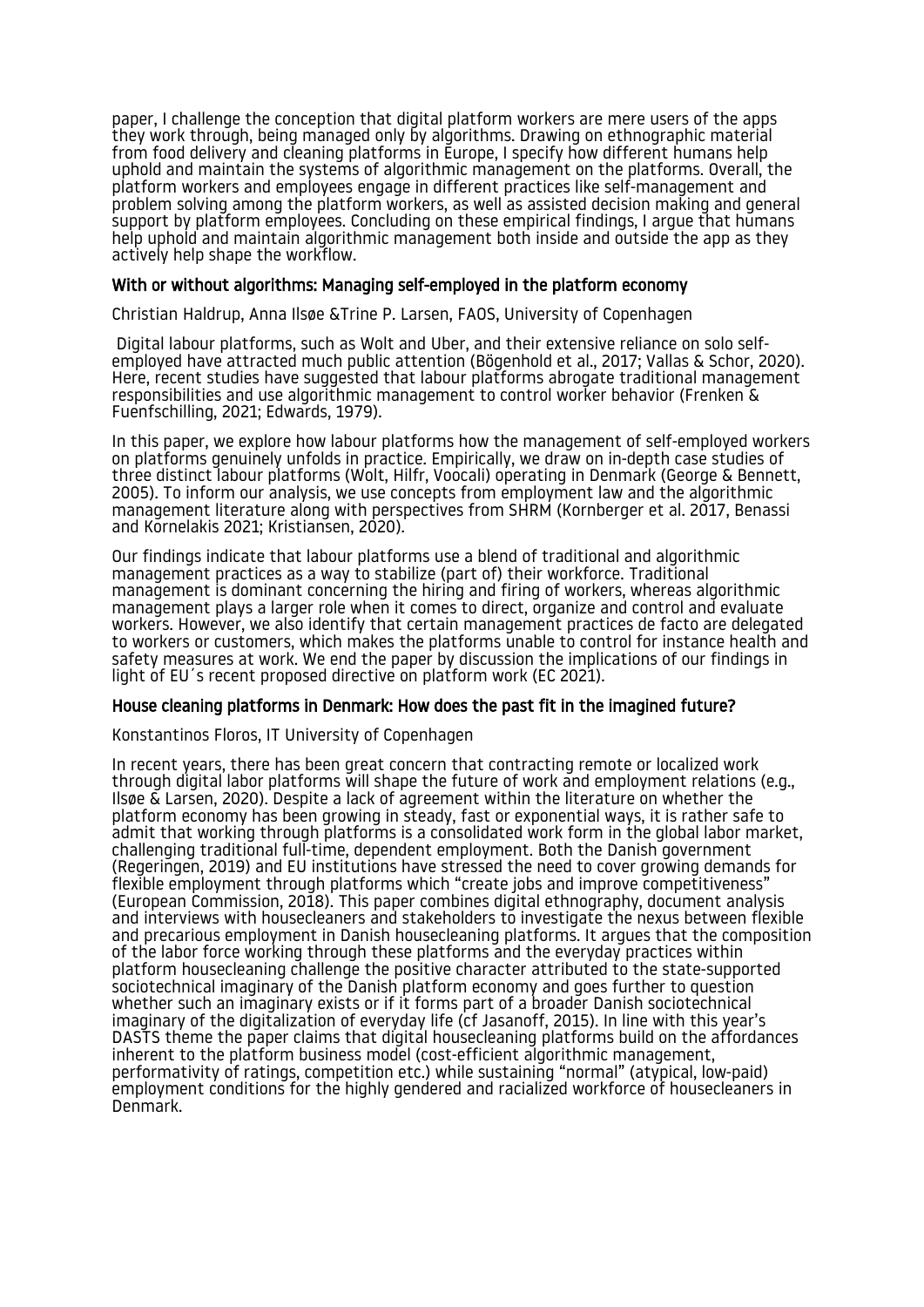# <span id="page-26-0"></span>TRACK 14: Designing the Socio-Technical Design Research & STS

Chair: Stefanie Eggers & Christian Lepenik

#### Prototyping the future, prototyping citizens – the Danish trial of 'technology comprehension' in public school

Simy Kaur Gahoonia & Christopher Gad, IT University of Copenhagen

This paper explores how the Danish school sector currently performs and reworks students' engagement with digitalization through prototyping. Public schooling is routinely mobilized by the state as part of the solution to perceived societal problems. By law, Danish schooling should prepare students for participation, co-responsibility, rights, and duties in a democratic society. Recently, this includes preparing students for life in an increasingly digitalized democracy. We investigate the Ministry of Children and Education's trial of 'technology comprehension' (2018-2021). This was an experimental effort to determine how to introduce 'understanding of technology' into compulsory schooling as a generally formative, creativeconstructive, and critical subject matter combining societal reflection, computer science and design approaches. The curriculum suggested that design approaches, especially, were conducive to agency and empowerment in digital democratic life, making it imperative that students learn to materialize digital artifacts through prototyping. This takes prototyping beyond its traditional use in design and systems development, making experimentalism central to the conduct of citizenship and social life. We examine prototyping across the trial: the curriculum; the trial's design; the classroom; and the trial's evaluation. We argue that prototyping functions as a device for intervention in the complexity and uncertainty of a digital democratic future. In this situation, the capacity of prototyping is to keep matters of concern both open and closed across scales, and bind different sites of the trial together. We critically examine the role of the prototype in a democracy in 'perpetual beta' and the response: educating students to cultivate a design attitude.

# Noticing Ruptures –The Role of Tacit Knowledge in Designing Intuitive Interfaces

Christian Lepenik & Stefanie Egger

#### The Invisible Lab

In our daily interactions, we seem to be blind to things we take for granted. When every aspect of our habits and every touchpoint of daily routines seem familiar and works as expected, the things around us become invisible to us. Everyday countless interactions with physical objects flawlessly dissolve in our behavior. Objects are integrated unnoticeably, becoming a natural extension of ourselves, e.g. brushing teeth, making a phone call, eating, riding a bicycle, sketching, taking pictures or writing texts. Only when a rupture in our perception occurs these interactions surface in our conscious awareness: e g. the experience is unexpectedly joyful, an error occurs or the intended flow of action ends abruptly. A bottle seems impossible to open, an automatic door does not open as expected, somebody can't operate the elevator because of holding something in both hands or buying a ticket becomes so laborious that they miss the bus. Explanations and models have been around for quite some time – Affordances (Norman 1988, Gibson 1973), Blackboxing (Latour 1994) or Scripts (Akrich1992) – but what if we connect these to the concept of tacit knowledge?This talk about Things eluding our recognition will explore how designers can notice and harness ways of knowing and forms of (tacit) knowledge (Polanyi 1966) in order to create intuitive interfaces, connecting design processes with classic STS concepts.

#### Disruption and design through 'aesthetic co-production' in Engineering Entrepreneurship **Education**

# Annika Skoglund, Daniel Aditya Tjhin, Arwin Zendehrokh

Uppsala University, Department of Civil Engineering and Industrial Management

Engineering Entrepreneurship Education has increasingly engaged in the social and environmental effects of Technology-Based Entrepreneurship (TBE), with demands to make society more participative in worldmaking seen as a responsible aesthetic choice related to design. We wish to delve deeper into the teaching and learning needed to understand participative processes in such choices, by pedagogic development of a TBE course called 'Aesthetics, design and sustainability', embedded in the curricula of Uppsala School of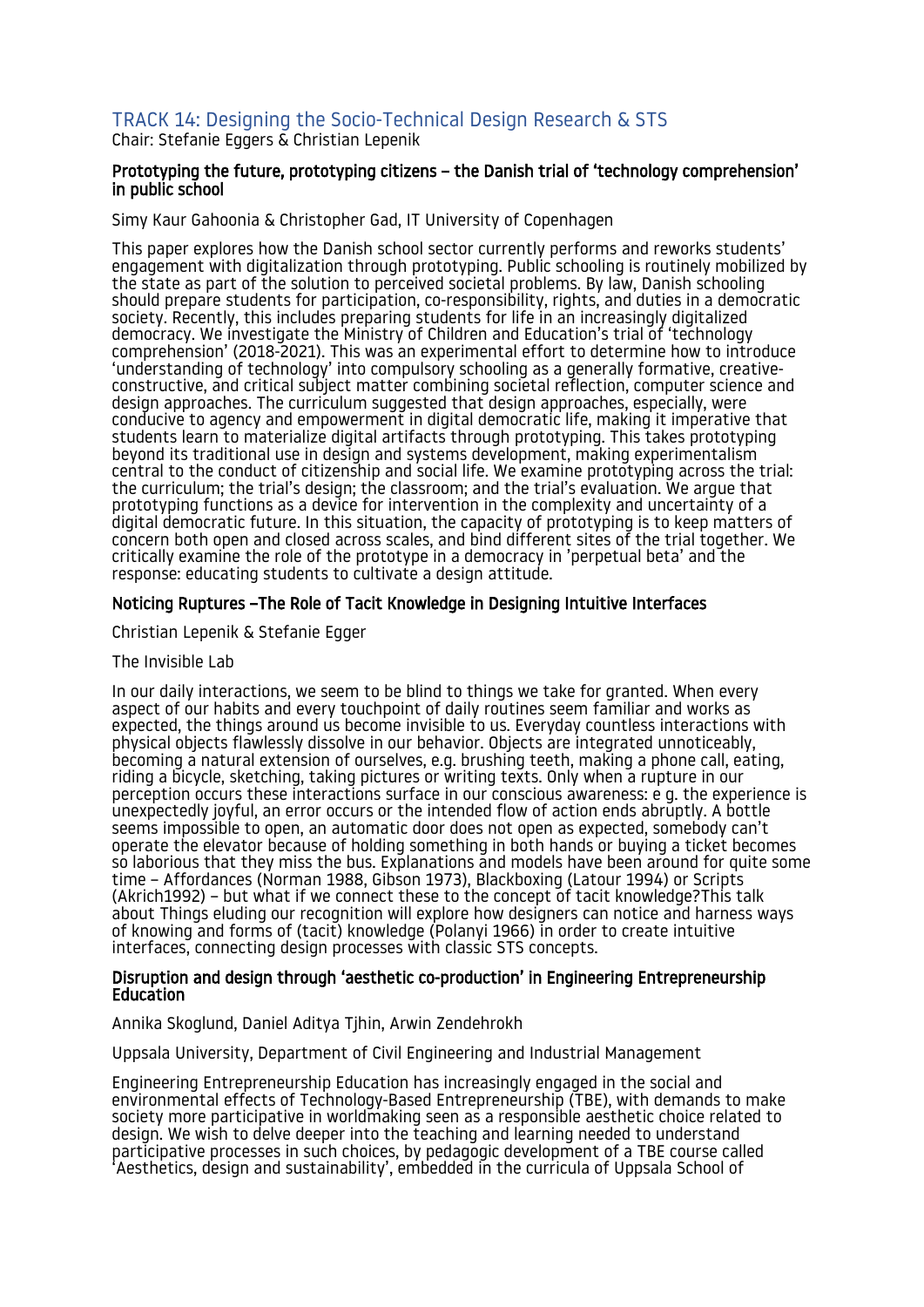Entrepreneurship. Pedagogically guided by a focus on aesthetic co-production, we suggest teachers can better foster engineering students' awareness of their own abilities to engage in disruptive configurations, which is fundamental to entrepreneurship, and worldmaking, which is fundamental to socio-technological progress. The aim is to advance and mobilize the concept of 'aesthetic co-production' in the classroom and beyond, with particular focus on how customers/users can be enabled to interact with the environment, designers, business developers and technology, to configure new knowledge through directed entanglements, materialized in the form of more sustainable technological solutions. We elaborate on this strategic process of participation by drawing on the experience of an engineering student from the School of Entrepreneurship, (co-author Arwin Zendehrokh), who currently is enabling an industrial partner to merge Additive Manufacturing with design and aesthetics to secure custom-made sustainable solutions. Since engineering students are particularly prone to base their worldmaking in expertise on technology, we suggest this pedagogic approach on aesthetic co-production is crucial for the creation of a shift in their understanding of the social and environmental effects of TBE.

#### Prototyping living spaces: How design as a sociomaterial practice can create sustainable worlds

Ruth Neubauer, New Design University, Austria

Ksenija Kuzmina, Loughborough University London, United Kingdom

Elke Bachlmair, Universität für Kunst und Gestaltung Linz, Austria

Standard home infrastructures are a major cause of wasteful behaviour (Kuijer, 2014; Shove et al, 2007). The design of these infrastructures tends to be blackboxed and hidden from its users, propagating a lack of accessibility and control over the living space. In this paper we argue for rethinking the design of everyday technologies as a more transparent and opensource practice. In such an open practice, users will have opportunities to prototype their technologies and adapt their resource use to their core needs more efficiently, thus creating less waste over time.

The theoretical lens of sociomateriality makes clear how humans accomplish their everyday practices in "intra-action" with the material structures of technologies (Barad 2007). Through the proposed open source approach to technology design, users are able to draft their practices, learn using the materials involved, try out lo fi solutions, develop skill and knowledge, and adapt technologies to their needs. The close engagement with technological infrastructures enables a fluid prototypical living space that can be adjusted to changing needs and life conditions.

We will reveal insights from the project 3000m2 House, in which the user engages actively in the design of the home: the concrete foundation, the walls, water installations, electricity supply, heating. Technologies are unsealed, demystified and plied open in this practice-based design research project, to be investigated, queried, prototyped, assembled, and appropriated.

# <span id="page-27-0"></span>TRACK 15: Responsive and Responsible Technologies

Chair: Finn Olesen

#### War and PowerPoint presentations: interventions in the military staff organisation

Søren Sjøgren, Royal Danish Defence College and Roskilde University (RUC)

This paper presents how STS concepts can be used to understand organisational work and how the organisation might benefit. The case study is NATO's Multinational Division North (MND N) in Latvia. The primary task of the division is to plan military operations. This is done by translating military doctrine into operational plans. A common doctrine, which can broadly be understood as a set of standards on how to operate, is a central element of multinational interoperability. In NATO, doctrine exists in written manuals. The staff work according to standardised methods of planning laid out broadly in planning doctrine and specified in detail in standard operating procedures. The staff officers understood themselves as rational and analytical. I observed how the staff officers struggled with conceptual and material elements of the network they were part of by paying attention to everyday breakdowns when procedures were tinkered with. I found that historically successful military operations were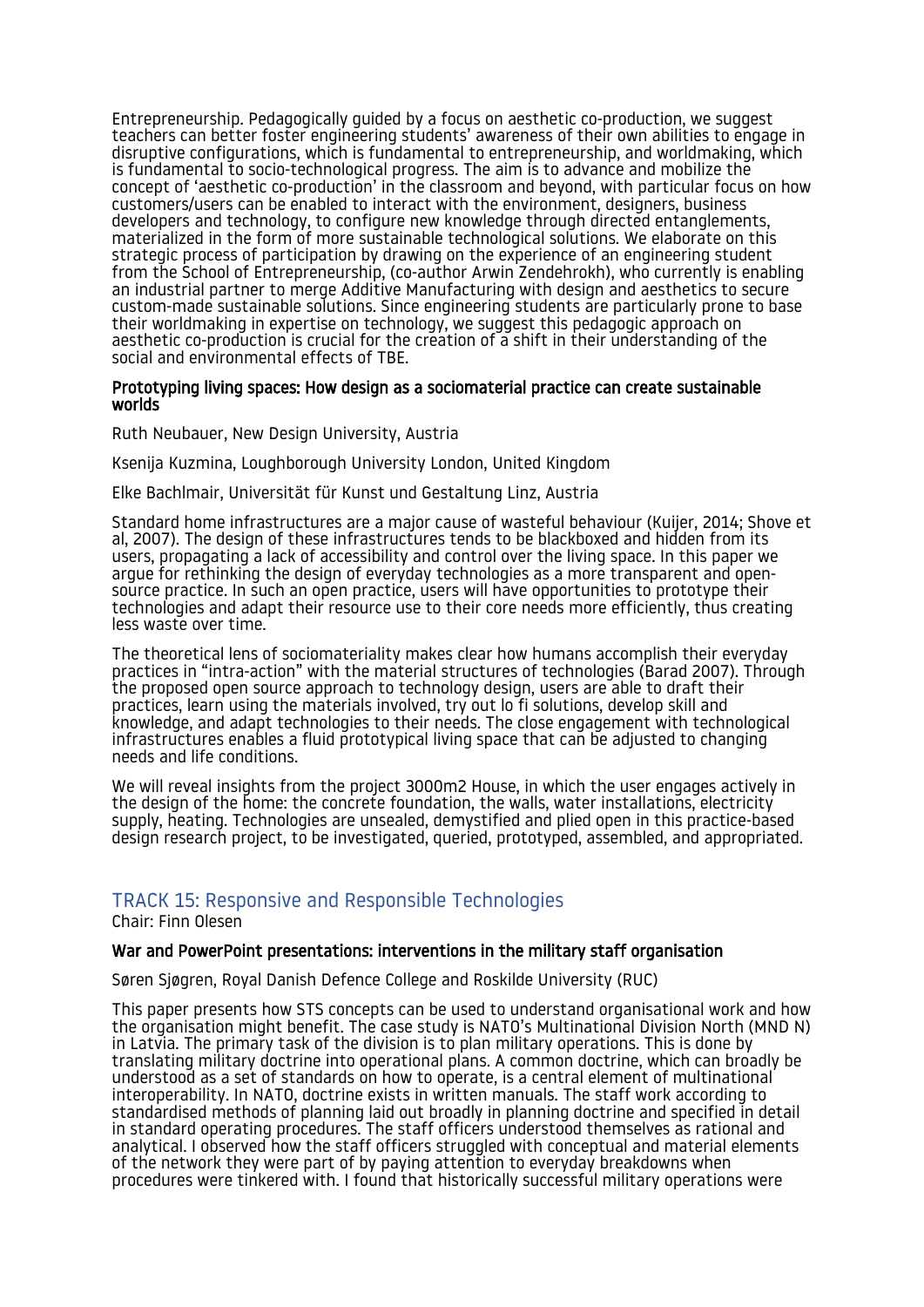deemed inappropriate since they did not the staff's imagination of warfare. Other operational ideas were scrapped since they did not fit the PowerPoint template. The intervention presented cases for the staff officers where their tools were clear co-producers of what could be thought and where particular conceptions of doctrine led to specific solutions. The organisation is not rational. Instead, events are interpreted through pre-existing ideas.

#### Back to basics: disassembling 'the responsibility multiple' in the governance of research

Clare Shelley-Egan, Technical University of Denmark

#### Michiel Van Oudheusden, KU Leuven

The notion of 'responsibility' in the governance of research has garnered much attention in the last decade or so. Responsible Research and Innovation (RRI) now has a storied history, with a somewhat coherent scholarly community established around it. More recently, responsibility has been applied to new modes of research evaluation, termed as Responsible Research Assessment (RRA). RRA has been described as drawing on broader frameworks for RRI and applying these to the development and application of evaluation, assessment and review processes (Curry et al., 2020). At first glance, a link between RRI and RRA can be made. However, at a second glance, it becomes evident that the connection is neither straightforward nor particularly helpful in configuring new modes of evaluating and assessing research and researchers. For example, as continues to be the case for RRI and its application to research and innovation, it is unclear what 'responsible' evaluation of research in a highly corporatised university landscape might entail. In this talk, we seek to interrogate 'the responsibility multiple' in the governance of research in the contemporary research system. Arguing that RRI and RRA reflect two different kinds of techno-moral regime (cf. Felt, 2016) with different orientations (society-facing and community-facing, respectively), we consider the manifold ways in which responsibility is imagined and coordinated in research. In so doing, we aim to contribute to critical perspectives on reconfiguring research culture to be fit for purpose for far-reaching and complex societal challenges.

#### Fetishizing Ruptures – sociomaterial and political economic perspectives

Jan Løhmann Stephensen, Associate Professor, Aesthetics & Culture, Aarhus University

Already during the first weeks of covid19 in Denmark, discussions on the potentially positive, disruptive effects of the pandemic emerged. This was particularly evident in relation to the arts and the cultural industries, where various media outlets were brimming with stories and speculation about new innovative ways of reaching, communicating and co-creating with audiences, the invention of new aesthetic forms and genres, etc., some of them even drawing parallels to the emergence of the avant-garde movements in the wake WW1 as well as socalled cultural innovation during previous pandemics like the Plague. Personally, I and other colleagues for instance receive a request from a journalist from a leading national newspaper who was writing a piece about "the ways culture thinks in terms of creative solutions during the pandemic" in relation to which she wondered if I could say something more general about how this historically had been the case during crises.

In extension of this, I will argue that the new conditions that erupted with the covid19 lockdowns was folded back into our social imaginaries about contemporary society being driven not only by an unquenchable thirst for novelty and innovation, but perhaps ultimately by shock and disaster-level creative destruction (Schumpeter, Klein). Yet, looking more specifically at the circuits of cultural production, it was done so in an asymmetrical perspective: on the one hand, with a keen interest in the influence and co-creative agency of the non-human (the virus pandemic, new digital technologies, etc.); whilst on the other hand, completely blind to the infrastructural, and not least: socioeconomic and political, conditions under which culture is produced; in the latter case instead treating it according to the romantically inherited notions of creativity and artistic production as fruitfully overcoming individualized hardships that we know from the myths of Bohemia, the interconnection of madness and genius, the idea of the creative vocation as a calling, etc.

# <span id="page-28-0"></span>TRACK 16: Civic and Industrial Epistemologies

Chair: Shuang L. Frost

Remaking Entrepreneurial Imaginary of Black Female Tech Founders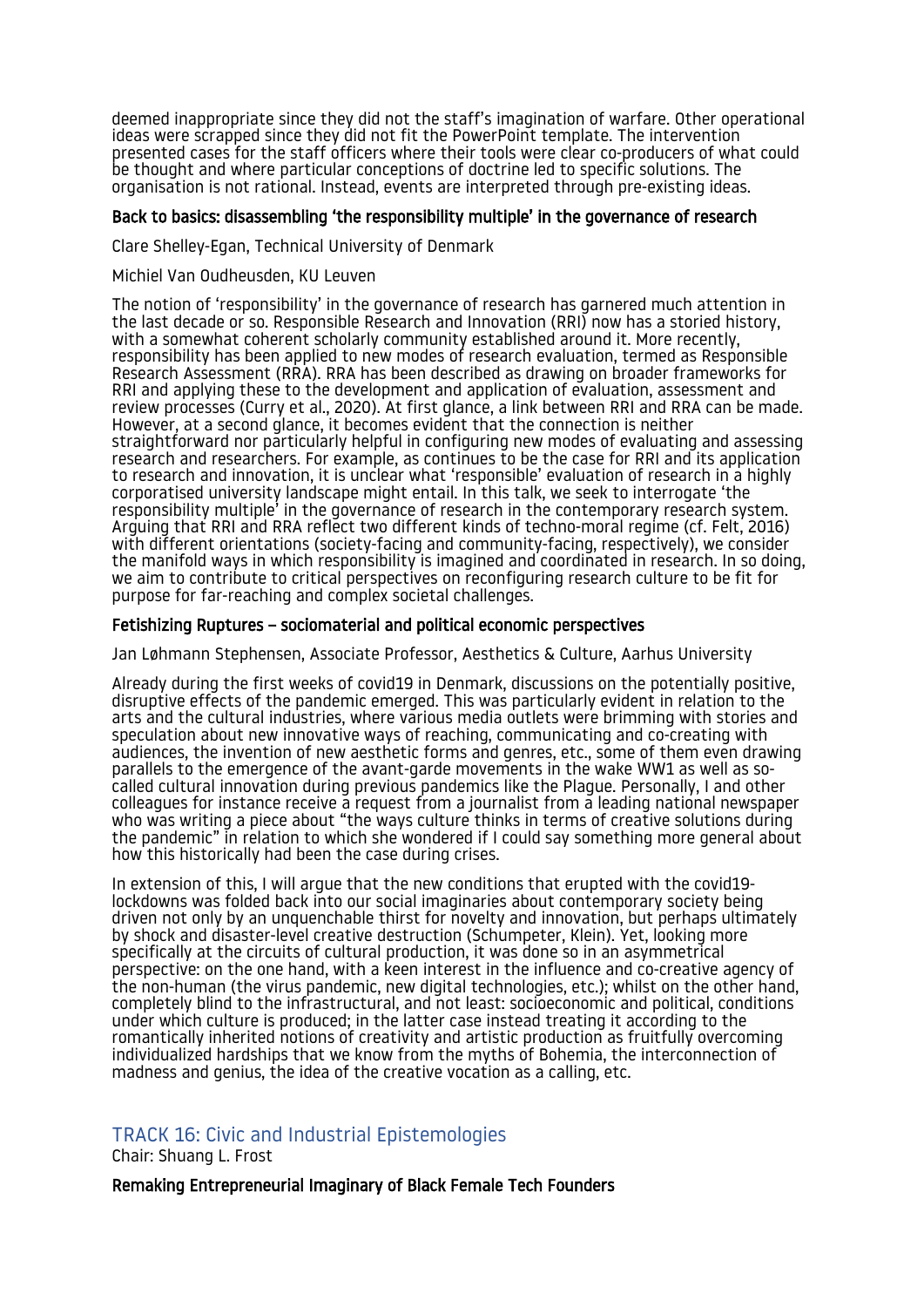Shuang L. Frost, Aarhus University

Yuson Jung, Wayne State University

Marlow Rencher, TechTown Detroit

Dawn Batts, TechTown Detroit

A central challenge in realizing entrepreneurial equality today is that gender and racial minorities still face persisting barriers when starting new firms. In the past decade, all-female founder teams received on average 2% of venture capital in the U.S., and Black female founders, though being the fastest growing segment of entrepreneurs, received a meager 0.06% of tech venture capital funding. This lack of equity has severely handicapped the growth potential of female-led firms and has reinforced pernicious stereotypes about the limitations of female entrepreneurship. As a result of these enduring structural disadvantages, many women, especially Black women, find it difficult to imagine themselves as entrepreneurs or view institutional funding as a viable path to success. Once this imagination becomes collectively held and institutionally stabilized, it turns into a social imaginary— a normative understanding of who ought to be entrepreneurs— that has a persisting influence over various aspects of society.

 In this paper, we explore a concerted effort to create an alternative future of Black female tech entrepreneurship that focuses on nurturing high-impact start-ups that seeks to "change the game." In particular, we draw upon the case study of STEM Entrepreneurial Excellence Program (STEEP), which is built by a team of Detroit-based entrepreneurs and educators to create culturally-relevant, context-sensitive training that could measurably improve the outcomes of female STEM entrepreneurs. On one hand, the founder and designers of STEEP seek to challenge the cultural assumptions of tech entrepreneurship as white male game by encouraging Black females to cultivate authentic entrepreneurial selves that based on their lived experiences. On the other hand, they also distinguish their efforts from most Black Business Schools that follow the philosophy of Du Bois and promote "cooperatives" and "small businesses" among Black entrepreneurs. Instead, STEEP embrace the high-growth high-impact model for startups and turn away applicants whose ambition is limited to create small businesses. We then ask, that how is this particular imaginary being produced at the intersection of Black entrepreneurship and tech entrepreneurship? How does it propose to disrupt and reshape the dominant entrepreneurial imaginary?

#### Exploring Europeans' relationship with science and technology An empirical typology of scientific engagement

Lucilla Losi, CFA, Department of Political Science, Aarhus University

Literature on Public Engagement with Science is lacking empirical reflections on how people participate in science, especially across socio-cultural levels. Contrary to previous modes of science communication, in Public Understanding of Science the flow of information is intended to be bidirectional, which makes, e.g., science democratization and knowledge co-production realizable goals. In light of these aims, an empirical focus on which people engage in which way seems compelling. Typologies of engagement exist, but have been elaborated as theoretical efforts to, question the existing realizations, or imagine new possibilities. This study aims at expanding this literature by developing an empirical typology of performed science engagement and investigating how socio-demographic characteristics relate to different forms of engagement. I performed Principal Component Analysis and hierarchical Cluster Analysis on data from the Special Eurobarometer 516 in order to observe the modalities in which European citizens participate in science, which I then analyze according to socio-demographic features. The results confirm and expand on previous analyses, but, interestingly, a behavioral distinction between citizen science and other active engagement initiatives does not emerge from the analysis. Furthermore, socio-cultural characteristics seem defining of disengagement and intermediate levels of participation, but not of higher levels of engagement. The paper elaborates on the implications of these results for research and policies on public participation with science, allowing a deeper understanding of the modalities of participation and underlying motivations.

#### Temporal tensions of dynamic capabilities: The integration of external resources and the implications of assetization for non-profit hybrid organizations

Jane Bjørn Vedel, Copenhagen Business School